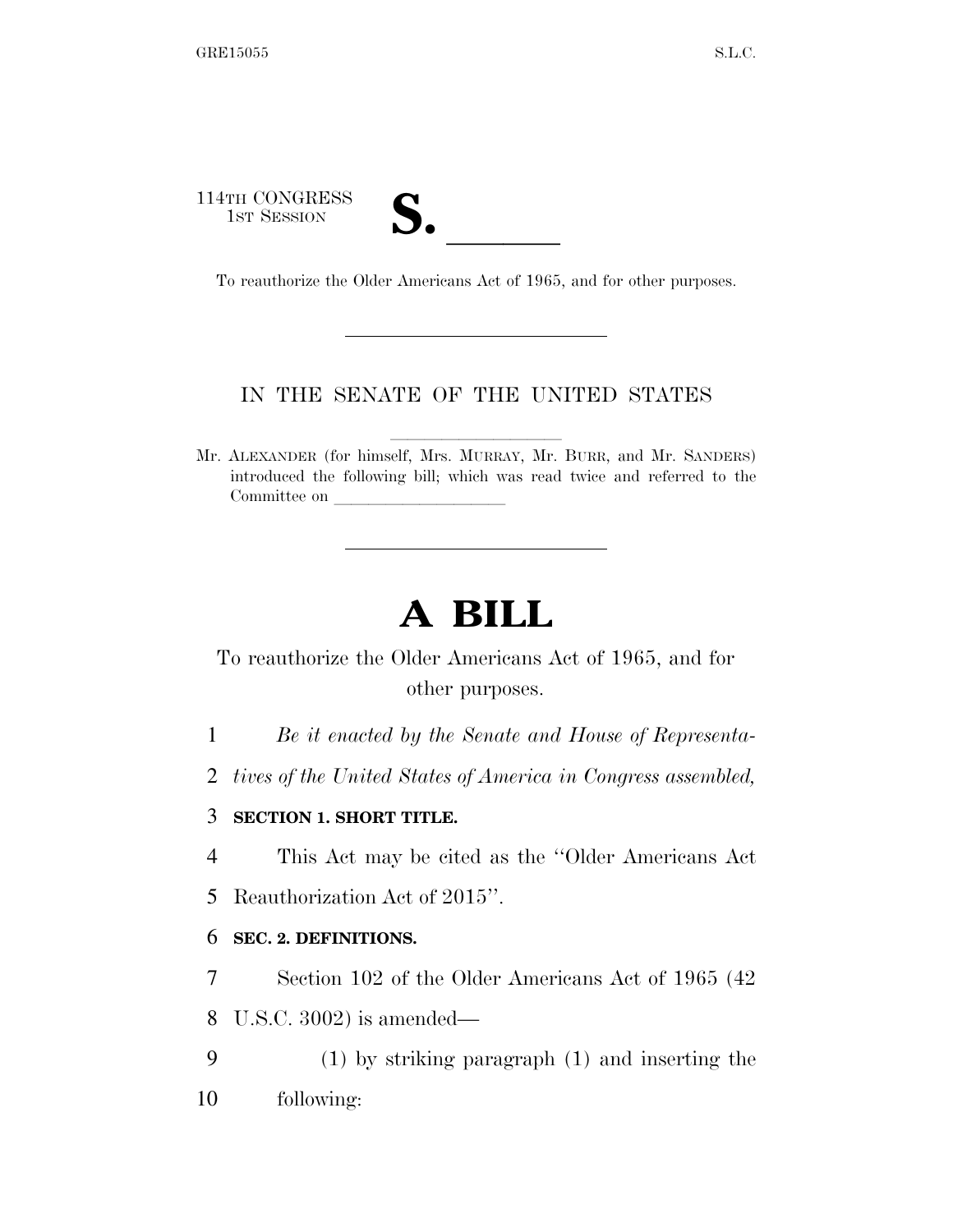| $\mathbf{1}$   | " $(1)$ The term 'abuse' means the knowing in-              |
|----------------|-------------------------------------------------------------|
| $\overline{2}$ | fliction of physical or psychological harm or the           |
| 3              | knowing deprivation of goods or services that are           |
| $\overline{4}$ | necessary to meet essential needs or to avoid phys-         |
| 5              | ical or psychological harm.";                               |
| 6              | $(2)$ by striking paragraph $(3)$ and inserting the         |
| 7              | following:                                                  |
| 8              | $\cdot\cdot$ (3) The term 'adult protective services' means |
| 9              | such services provided to adults as the Secretary           |
| 10             | may specify and includes services such as—                  |
| 11             | "(A) receiving reports of adult abuse, ne-                  |
| 12             | glect, or exploitation;                                     |
| 13             | $\lq\lq$ . Investigating the reports described in           |
| 14             | subparagraph $(A)$ ;                                        |
| 15             | "(C) case planning, monitoring, evaluation,                 |
| 16             | and other casework and services; and                        |
| 17             | $\lq\lq$ providing, arranging for, or facili-               |
| 18             | tating the provision of medical, social service,            |
| 19             | economic, legal, housing, law enforcement, or               |
| 20             | other protective, emergency, or support serv-               |
| 21             | ices.";                                                     |
| 22             | $(3)$ by striking paragraph $(4)$ and inserting the         |
| 23             | following:                                                  |
| 24             | $\lq(4)$ The term 'Aging and Disability Resource            |
| 25             | Center' means an entity, network, or consortium es-         |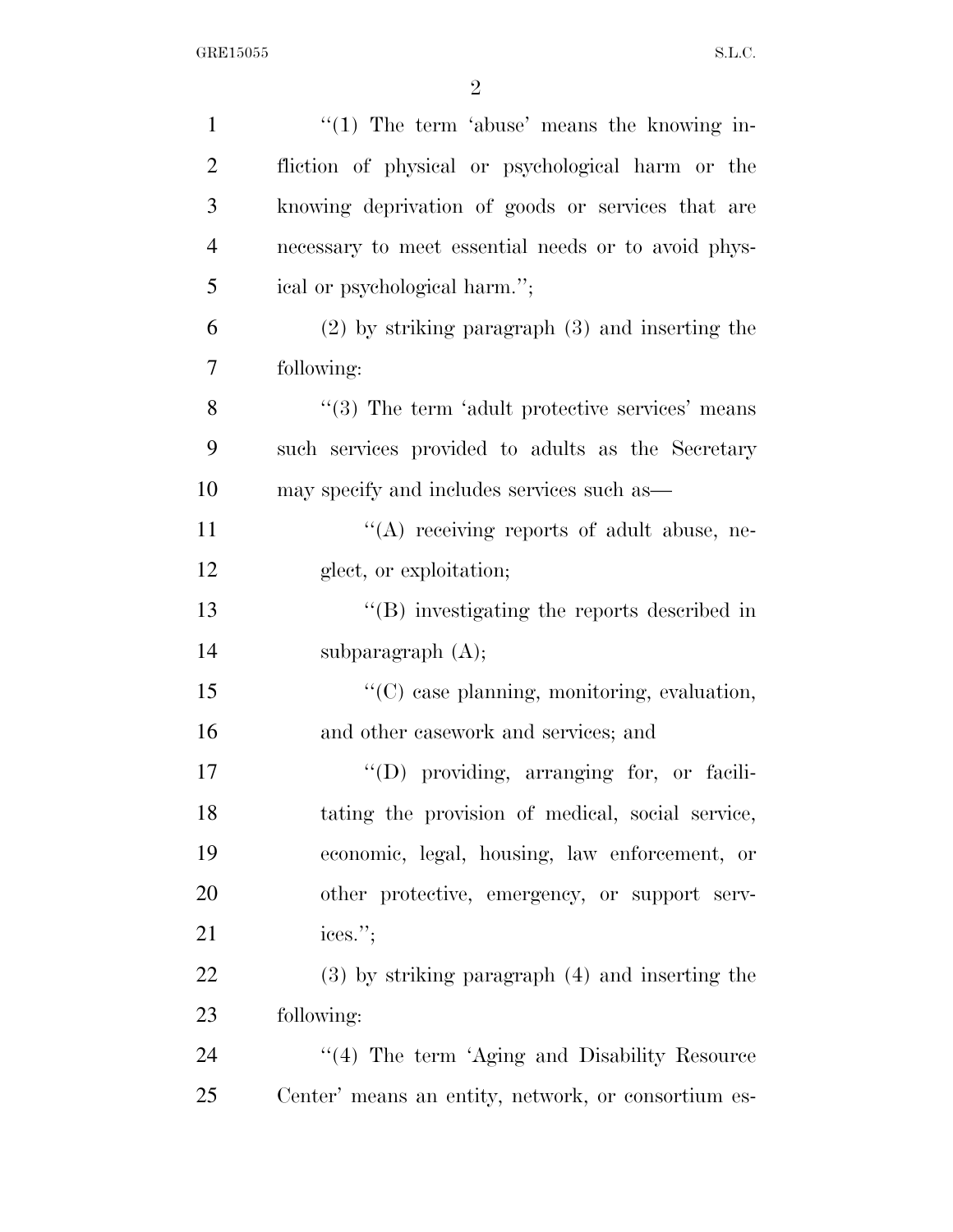tablished by a State as part of the State system of long-term care, to provide a coordinated and inte- grated system for older individuals and individuals with disabilities (as defined in section 3 of the Amer- icans with Disabilities Act of 1990 (42 U.S.C. 12102)), and the caregivers of older individuals and individuals with disabilities, that provides—

 ''(A) comprehensive information on the full range of available public and private long-term care programs, options, service providers, and resources within a community, including infor- mation on the availability of integrated long- term care services, and Federal or State pro- grams that provide long-term care services and supports through home and community-based service programs;

 $\langle G \rangle$  person-centered counseling to assist individuals in assessing their existing or antici- pated long-term care needs and goals, and de- veloping and implementing a person-centered plan for long-term care that is consistent with the desires of such an individual and designed to meet the individual's specific needs, goals, and circumstances;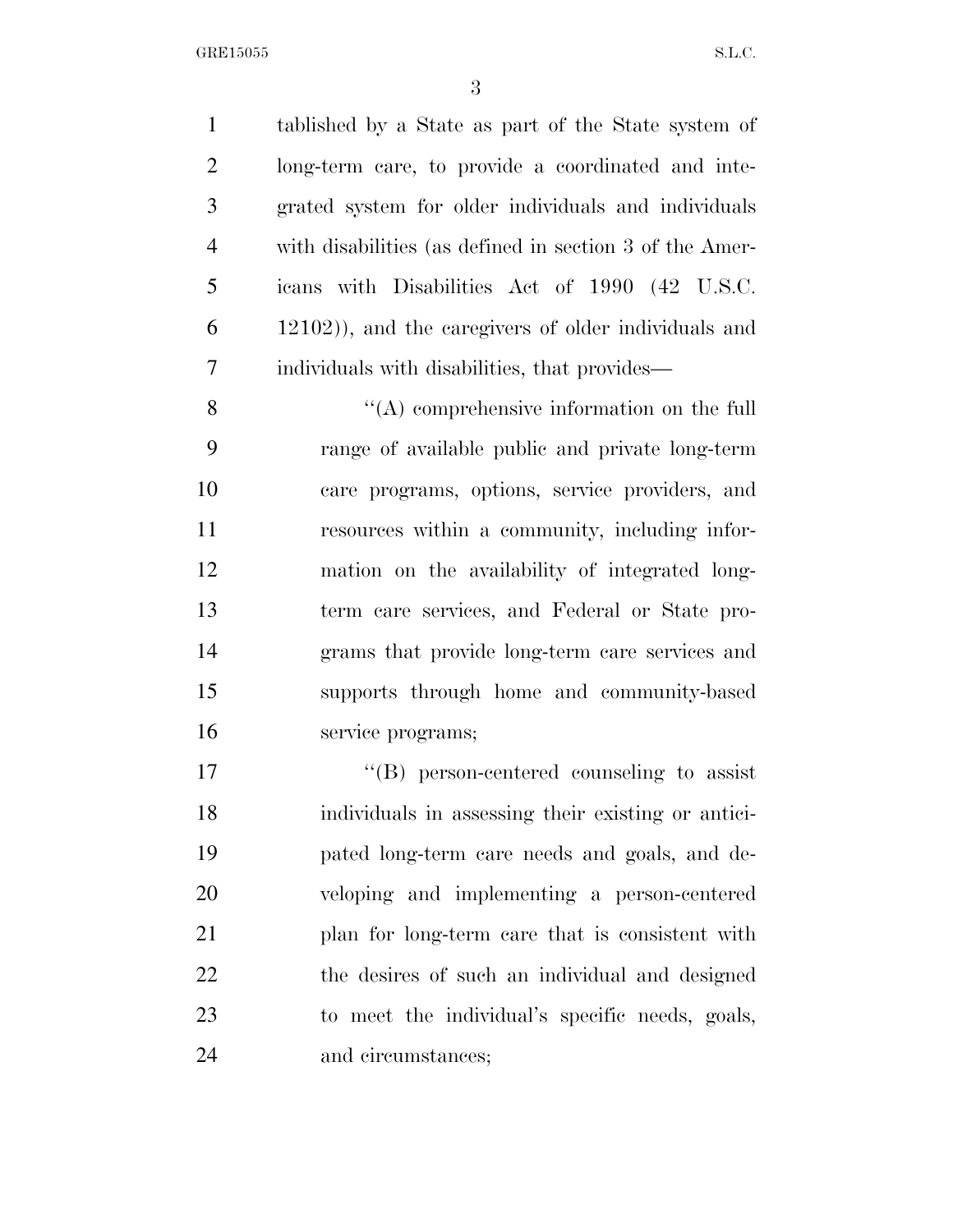$\lq$  (C) access for individuals to the full 2 range of publicly-supported long-term care serv- ices and supports for which the individuals may be eligible, including home and community- based service options, by serving as a conven- ient point of entry for such programs and sup- ports; and  $''(D)$  in cooperation with area agencies on aging, centers for independent living described

 in part C of title VII of the Rehabilitation Act of 1973 (29 U.S.C. 796f et seq.), and other community-based entities, information and re- ferrals regarding available home and commu- nity-based services for individuals who are at risk for residing in, or who reside in, institu- tional settings, so that the individuals have the choice to remain in or to return to the commu-nity.'';

19 (4) in paragraph  $(14)(B)$ , by inserting "oral 20 health," after "bone density,";

 (5) by striking paragraph (17) and inserting the following:

23  $\frac{1}{2}$  The term 'elder justice' means—

24 "(A) from a societal perspective, efforts to—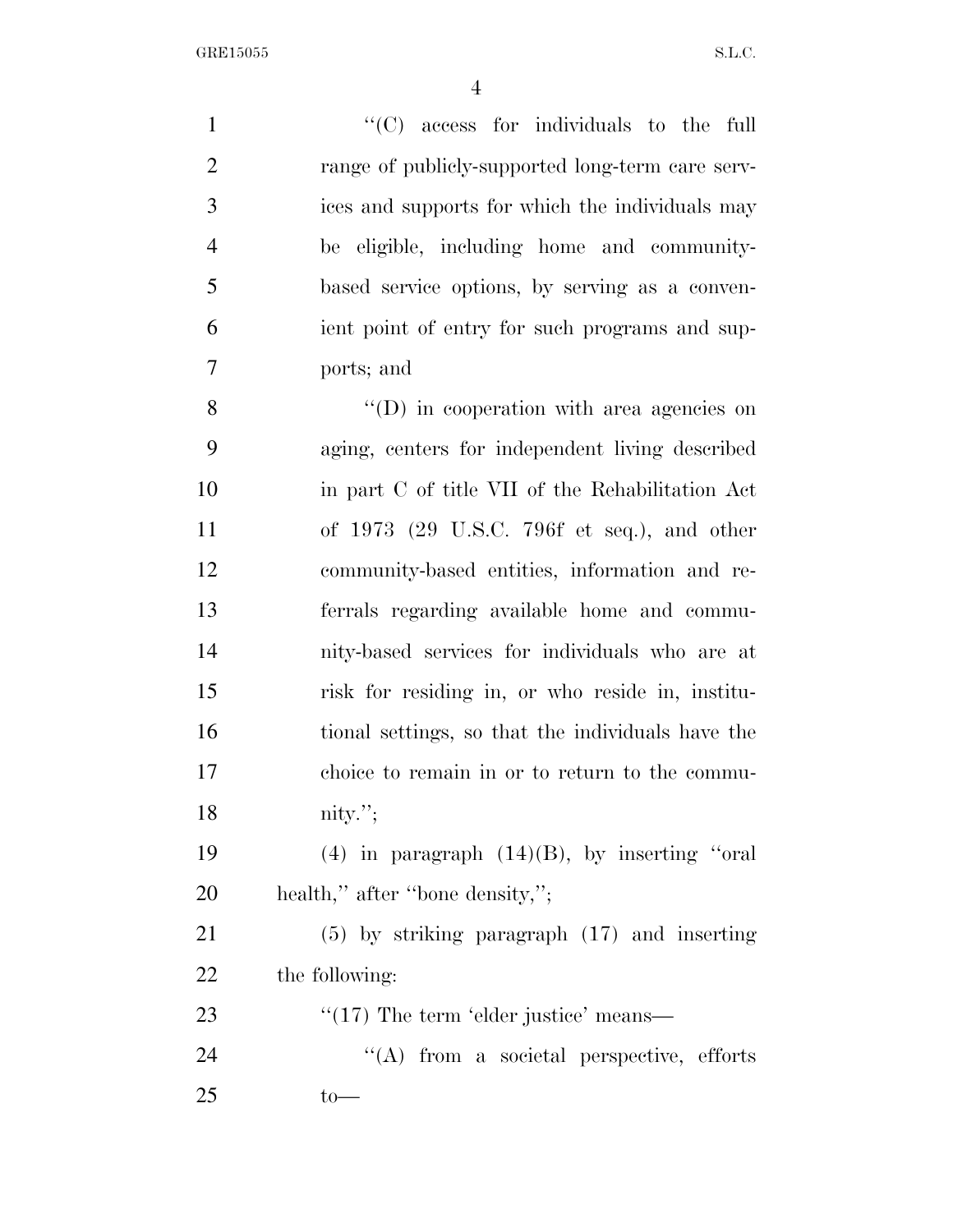| $\mathbf{1}$   | "(i) prevent, detect, treat, intervene                |
|----------------|-------------------------------------------------------|
| $\overline{2}$ | in, and prosecute elder abuse, neglect, and           |
| 3              | exploitation; and                                     |
| $\overline{4}$ | "(ii) protect older individuals with di-              |
| 5              | minished capacity while maximizing their              |
| 6              | autonomy; and                                         |
| 7              | "(B) from an individual perspective, the              |
| 8              | recognition of an older individual's rights, in-      |
| 9              | cluding the right to be free of abuse, neglect,       |
| 10             | and exploitation."; and                               |
| 11             | $(6)$ in paragraph $(18)(A)$ , by striking "term 'ex- |
| 12             | ploitation' means" and inserting "terms 'exploi-      |
| 13             | tation' and 'financial exploitation' mean''.          |
| 14             | SEC. 3. ADMINISTRATION ON AGING.                      |
| 15             | (a) BEST PRACTICES.—Section 201 of the Older          |
| 16             | Americans Act of 1965 (42 U.S.C. 3011) is amended—    |
| 17             | $(1)$ in subsection $(d)(3)$ —                        |
| 18             | $(A)$ in subparagraph $(H)$ , by striking             |
| 19             | "202(a)(21)" and inserting "202(a)(18)";              |
| 20             | $(B)$ in subparagraph $(K)$ , by striking             |
| 21             | "and" at the end;                                     |
| 22             | $(C)$ in subparagraph $(L)$ —                         |
| 23             |                                                       |
|                | (i) by striking "Older Americans Act                  |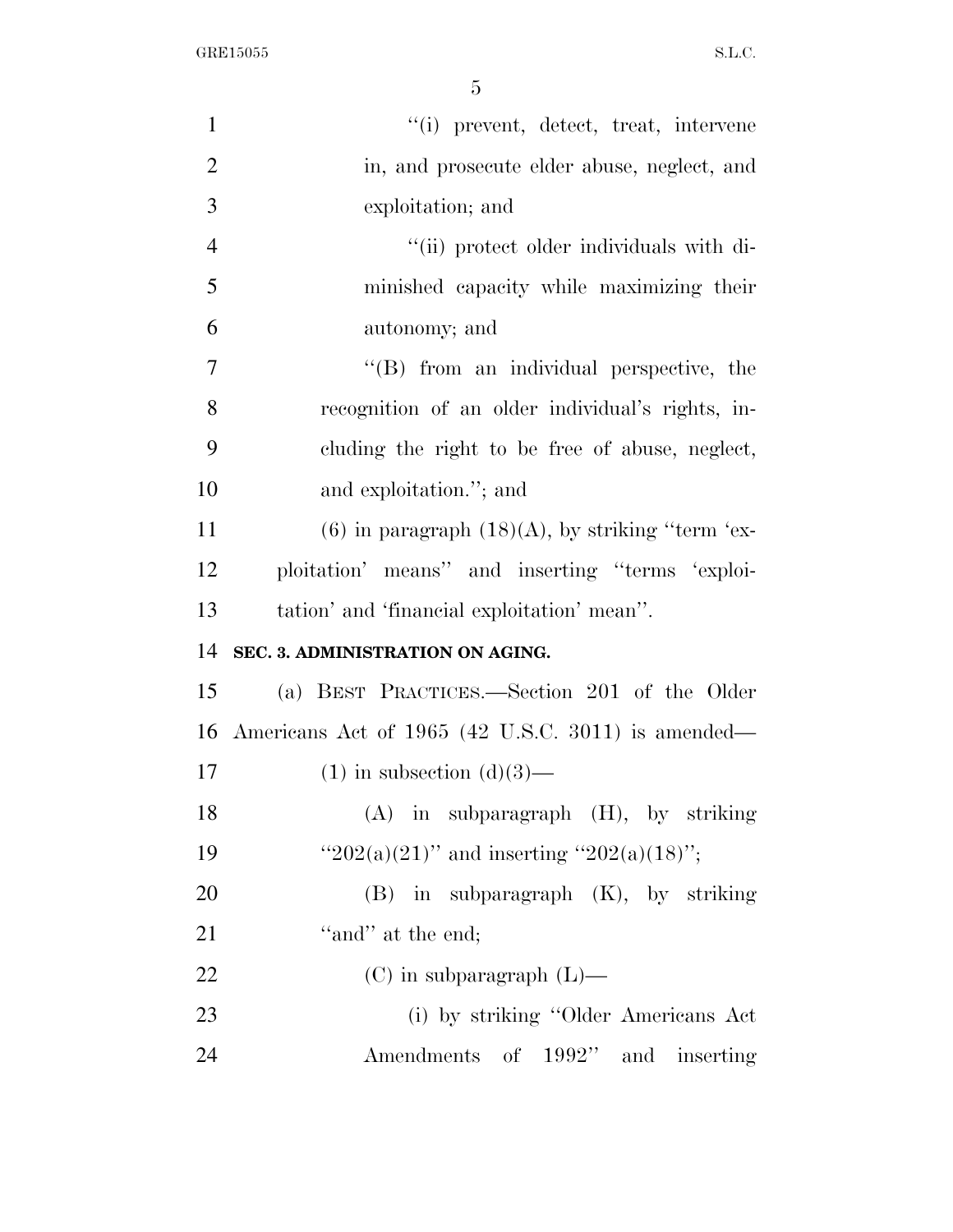| $\mathbf{1}$   | "Older Americans Act Reauthorization Act               |
|----------------|--------------------------------------------------------|
| $\overline{2}$ | of $2015$ "; and                                       |
| 3              | (ii) by striking "712(h)(4)." and in-                  |
| $\overline{4}$ | serting "712(h)(5); and"; and                          |
| 5              | (D) by adding at the end the following:                |
| 6              | "(M) collect and analyze best practices related        |
| 7              | to responding to elder abuse, neglect, and exploi-     |
| 8              | tation in long-term care facilities, and publish a re- |
| 9              | port of such best practices."; and                     |
| 10             | $(2)$ in subsection $(e)(2)$ , in the matter preceding |
| 11             | subparagraph $(A)$ , by inserting ", and in coordina-  |
| 12             | tion with the heads of State adult protective services |
| 13             | programs and the Director of the Office of Long-       |
| 14             | Term Care Ombudsman Programs" after "and serv-         |
| 15             | ices".                                                 |
| 16             | (b) TRAINING.—Section 202 of the Older Americans       |
| 17             | Act of 1965 (42 U.S.C. 3012) is amended—               |
| 18             | $(1)$ in subsection $(a)$ —                            |
| 19             | $(A)$ in paragraph $(5)$ , by inserting "health"       |
| 20             | and economic" before "needs of older individ-          |
| 21             | $uals$ <sup>"</sup> ;                                  |
| 22             | $(B)$ in paragraph $(7)$ , by inserting "health"       |
| 23             | and economic" before "welfare";                        |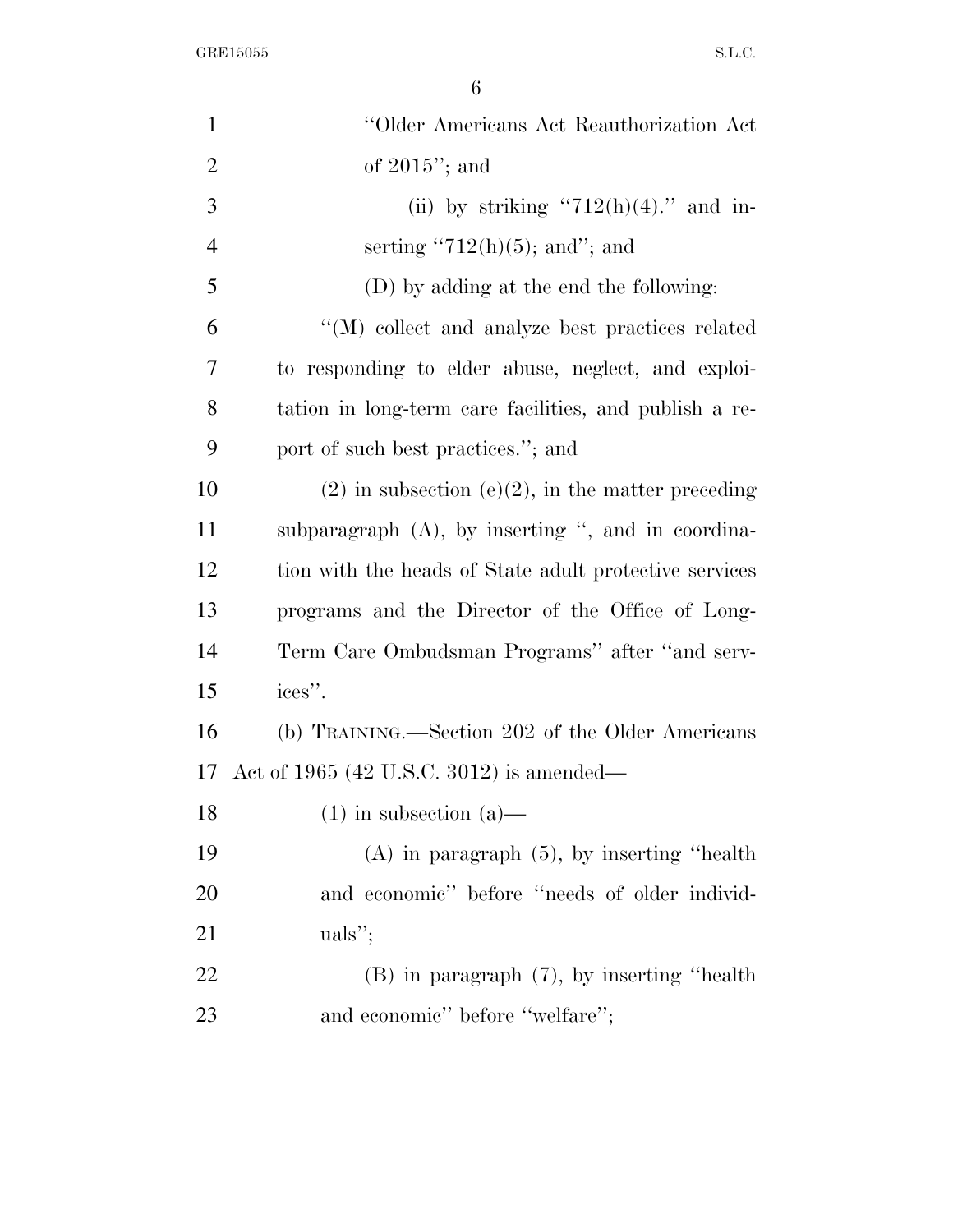| $\mathbf{1}$   | $(C)$ in paragraph $(14)$ , by inserting "(in-         |
|----------------|--------------------------------------------------------|
| $\overline{2}$ | cluding the Health Resources and Services Ad-          |
| 3              | ministration)" after "other agencies";                 |
| $\overline{4}$ | (D) in paragraph $(27)$ , by striking "and"            |
| 5              | at the end;                                            |
| 6              | $(E)$ in paragraph $(28)$ , by striking the pe-        |
| 7              | riod and inserting a semicolon; and                    |
| 8              | $(F)$ by adding at the end the following:              |
| 9              | $\lq(29)$ provide information and technical assist-    |
| 10             | ance to States, area agencies on aging, and service    |
| 11             | providers, in collaboration with relevant Federal      |
| 12             | agencies, on providing efficient, person-centered      |
| 13             | transportation services, including across geographic   |
| 14             | boundaries;                                            |
| 15             | "(30) identify model programs and provide in-          |
| 16             | formation and technical assistance to States, area     |
| 17             | agencies on aging, and service providers (including    |
| 18             | providers operating multipurpose senior centers), to   |
| 19             | support the modernization of multipurpose senior       |
| 20             | centers; and                                           |
| 21             | $\lq(31)$ provide technical assistance to and share    |
| 22             | best practices with States, area agencies on aging,    |
| 23             | and Aging and Disability Resource Centers, on how      |
| 24             | to collaborate and coordinate services with health     |
| 25             | care entities, such as Federally-qualified health cen- |
|                |                                                        |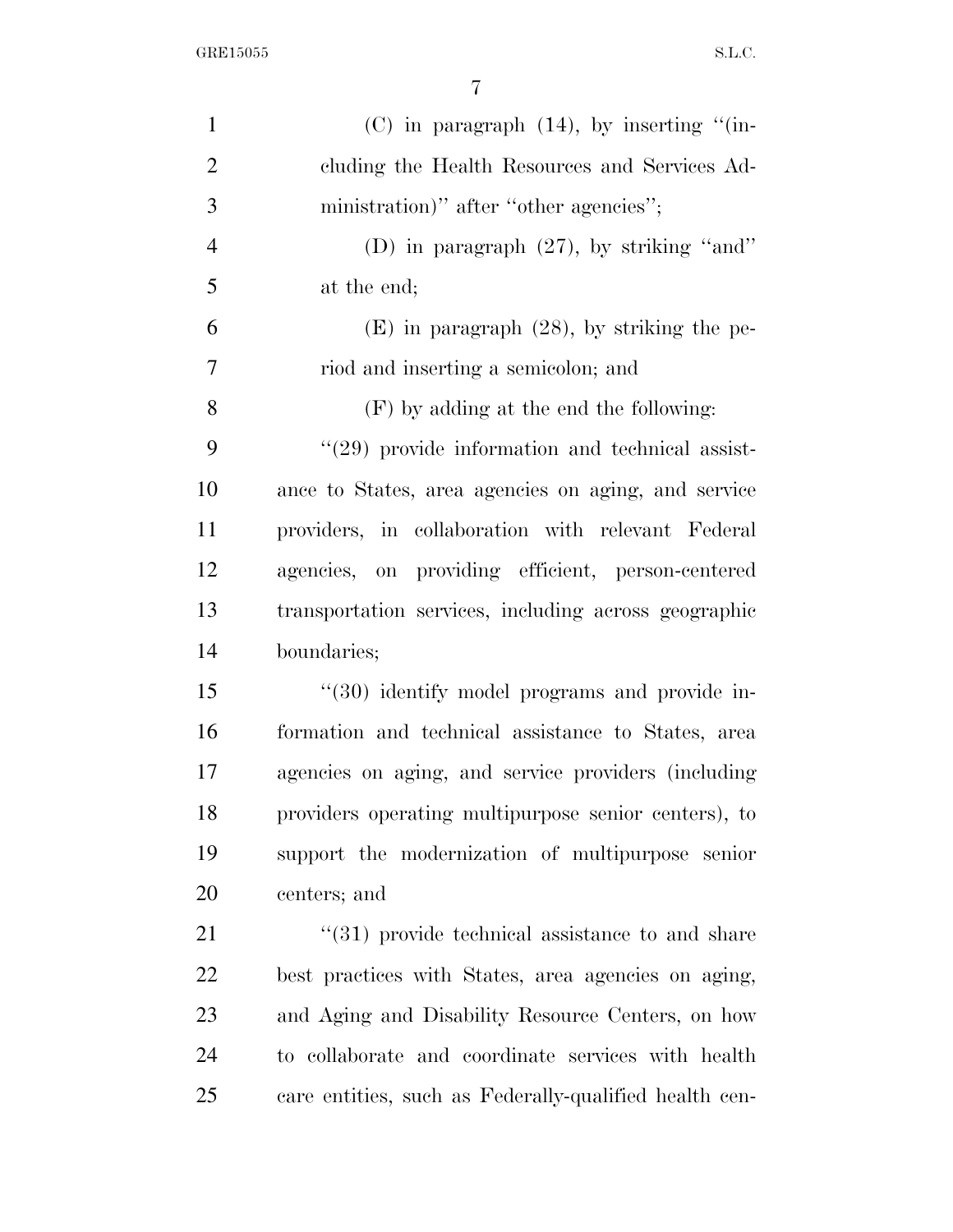| $\mathbf{1}$   | ters, as defined in section $1905(l)(2)(B)$ of the So-       |
|----------------|--------------------------------------------------------------|
| $\overline{2}$ | cial Security Act $(42 \text{ U.S.C. } 1396d(l)(2)(B))$ , in |
| 3              | order to improve care coordination for individuals           |
| $\overline{4}$ | with multiple chronic illnesses.";                           |
| 5              | $(2)$ in subsection $(b)$ —                                  |
| 6              | (A) in paragraph $(5)$ —                                     |
| 7              | (i) in subparagraph $(B)$ , by striking                      |
| 8              | "and" after the semicolon;                                   |
| 9              | (ii) in subparagraph $(C)$ , by inserting                    |
| 10             | "and" after the semicolon; and                               |
| 11             | (iii) by adding at the end the fol-                          |
| 12             | lowing:                                                      |
| 13             | $\lq\lq$ when feasible, developing, in con-                  |
| 14             | sultation with States and national organiza-                 |
| 15             | tions, a consumer-friendly tool to assist older              |
| 16             | individuals and their families in choosing home              |
| 17             | and community-based services, with a particular              |
| 18             | focus on ways for consumers to assess how pro-               |
| 19             | viders protect the health, safety, welfare, and              |
| <b>20</b>      | rights, including the rights provided under sec-             |
| 21             | tion 314, of older individuals;";                            |
| 22             | $(B)$ in paragraph $(8)$ —                                   |
| 23             | (i) in subparagraph $(B)$ , by inserting                     |
| 24             | "to identify and articulate goals of care                    |
| 25             | and" after "individuals";                                    |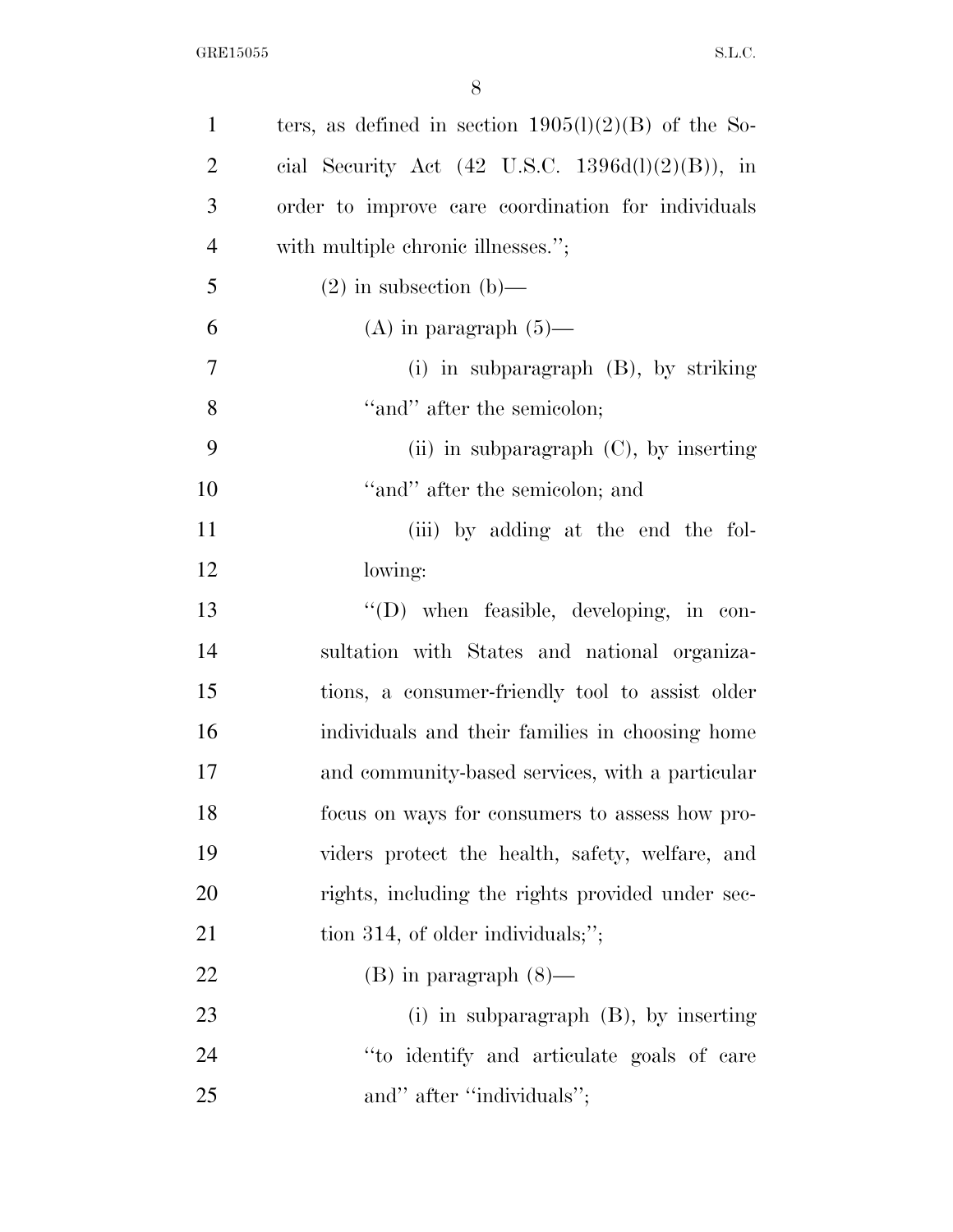| $\mathbf{1}$   | (ii) in subparagraph $(D)$ —                               |
|----------------|------------------------------------------------------------|
| $\overline{2}$ | (I) by inserting "respond to $or$ "                        |
| 3              | before "plan"; and                                         |
| $\overline{4}$ | (II) by striking "future long-term                         |
| 5              | care needs; and" and inserting "long-                      |
| 6              | term care needs;";                                         |
| 7              | (iii) in subparagraph $(E)$ , by adding                    |
| 8              | "and" at the end; and                                      |
| 9              | (iv) by adding at the end the fol-                         |
| 10             | lowing:                                                    |
| 11             | $\lq\lq(F)$ to provide information and referrals           |
| 12             | regarding available home and community-based               |
| 13             | services for individuals who are at risk for re-           |
| 14             | siding in, or who reside in, institutional set-            |
| 15             | tings, so that the individuals have the choice to          |
| 16             | remain in or to return to the community;"; and             |
| 17             | (3) by adding at the end the following:                    |
| 18             | $\lq(9)$ The Assistant Secretary shall, as appropriate,    |
| 19             | ensure that programs authorized under this Act include     |
| 20             | appropriate training in the prevention of abuse, neglect,  |
| 21             | and exploitation and provision of services that address    |
| 22             | elder justice and the exploitation of older individuals.". |
| 23             | (c) REPORTS.—Section $207(a)$ of the Older Ameri-          |
| 24             | cans Act of 1965 (42 U.S.C. 3018(a)) is amended—           |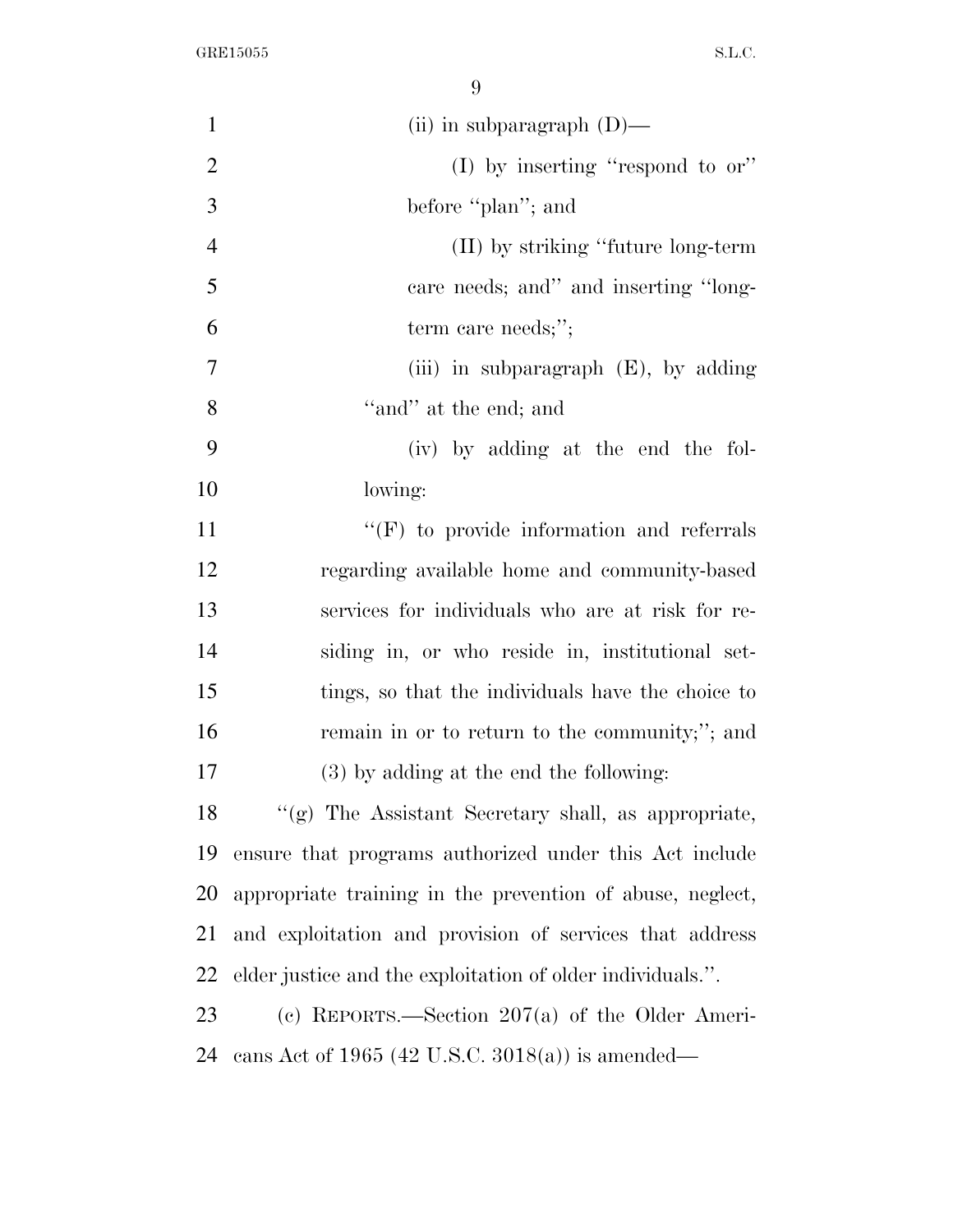| $\mathbf{1}$   | (1) in paragraph (2), by striking " $202(a)(19)$ "      |
|----------------|---------------------------------------------------------|
| $\overline{2}$ | and inserting " $202(a)(16)$ "; and                     |
| 3              | (2) in paragraph (4), by striking " $202(a)(17)$ "      |
| $\overline{4}$ | and inserting " $202(a)(14)$ ".                         |
| 5              | (d) AUTHORIZATION OF APPROPRIATIONS.—Section            |
| 6              | 216 of the Older Americans Act of 1965 (42 U.S.C.       |
| $\overline{7}$ | $3020f$ ) is amended—                                   |
| 8              | $(1)$ in subsection $(a)$ , by striking "2007, 2008,    |
| 9              | 2009, 2010, and 2011" and inserting "2016, 2017,        |
| 10             | and $2018$ ";                                           |
| 11             | $(2)$ in subsection $(b)$ —                             |
| 12             | (A) by striking " $202(a)(24)$ " and inserting          |
| 13             | " $202(a)(21)$ "; and                                   |
| 14             | (B) by striking "2007, 2008, 2009, 2010,                |
| 15             | and 2011" and inserting "2016, 2017, and                |
| 16             | $2018$ "; and                                           |
| 17             | $(3)$ in subsection $(e)$ , by striking "2007, 2008,    |
| 18             | 2009, 2010, and 2011" and inserting "2016, 2017,        |
| 19             | and 2018".                                              |
| 20             | SEC. 4. STATE AND COMMUNITY PROGRAMS ON AGING.          |
| 21             | (a) AUTHORIZATION OF APPROPRIATIONS.-Section            |
| 22             | 303 of the Older Americans Act of 1965 (42 U.S.C. 3023) |
| 23             | is amended—                                             |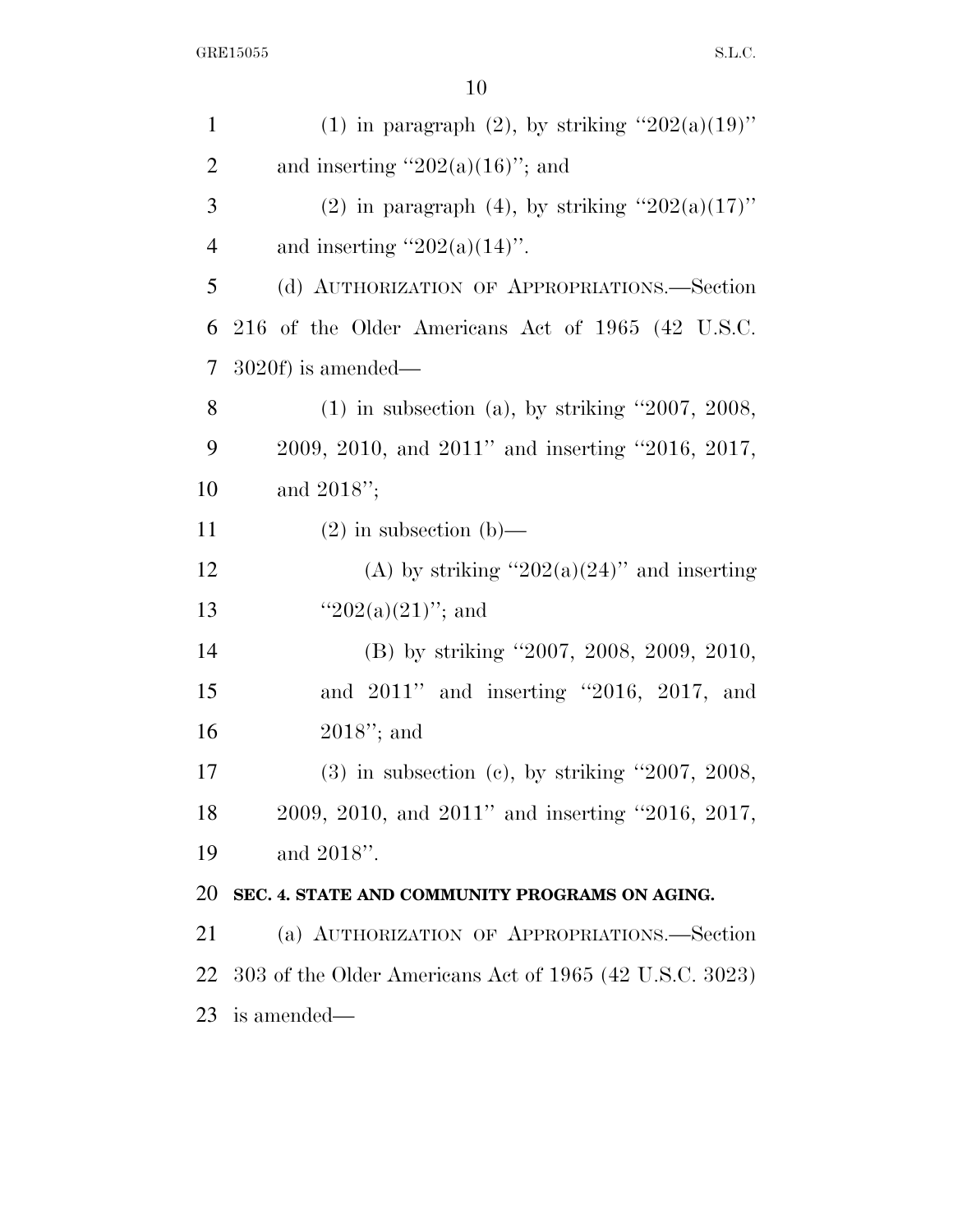| $\mathbf{1}$   | $(1)$ in subsection $(a)(1)$ , by striking "fiscal        |
|----------------|-----------------------------------------------------------|
| $\overline{2}$ | years 2007" and all that follows and inserting "each"     |
| 3              | of fiscal years $2016$ through $2018."$ ;                 |
| $\overline{4}$ | $(2)$ in subsection $(b)$ —                               |
| 5              | $(A)$ in paragraph $(1)$ , by striking "fiscal            |
| 6              | years 2007" and all that follows and inserting            |
| 7              | "each of fiscal years 2016 through 2018."; and            |
| 8              | $(B)$ in paragraph $(2)$ , by striking "fiscal            |
| 9              | years 2007" and all that follows and inserting            |
| 10             | "each of fiscal years 2016 through 2018.";                |
| 11             | $(3)$ in subsection $(d)$ , by striking "fiscal years"    |
| 12             | 2007" and all that follows and inserting "each of         |
| 13             | fiscal years $2016$ through $2018$ ."; and                |
| 14             | $(4)$ in subsection $(e)(2)$ , by striking "2011" and     |
| 15             | inserting "2011 and each of fiscal years 2016             |
| 16             | through $2018$ ".                                         |
| 17             | (b) ALLOTMENT.—Section 304 of the Older Ameri-            |
| 18             | cans Act of 1965 (42 U.S.C. 3024) is amended—             |
| 19             | $(1)$ in subsection $(a)(3)$ , by striking subpara-       |
| 20             | $graph$ (D) and inserting the following:                  |
| 21             | "(D)(i) For each of fiscal years $2016$ through $2018$ ,  |
| 22             | no State shall be allotted an amount that is less than 99 |
| 23             | percent of the amount allotted to such State for the pre- |
| 24             | vious fiscal year.                                        |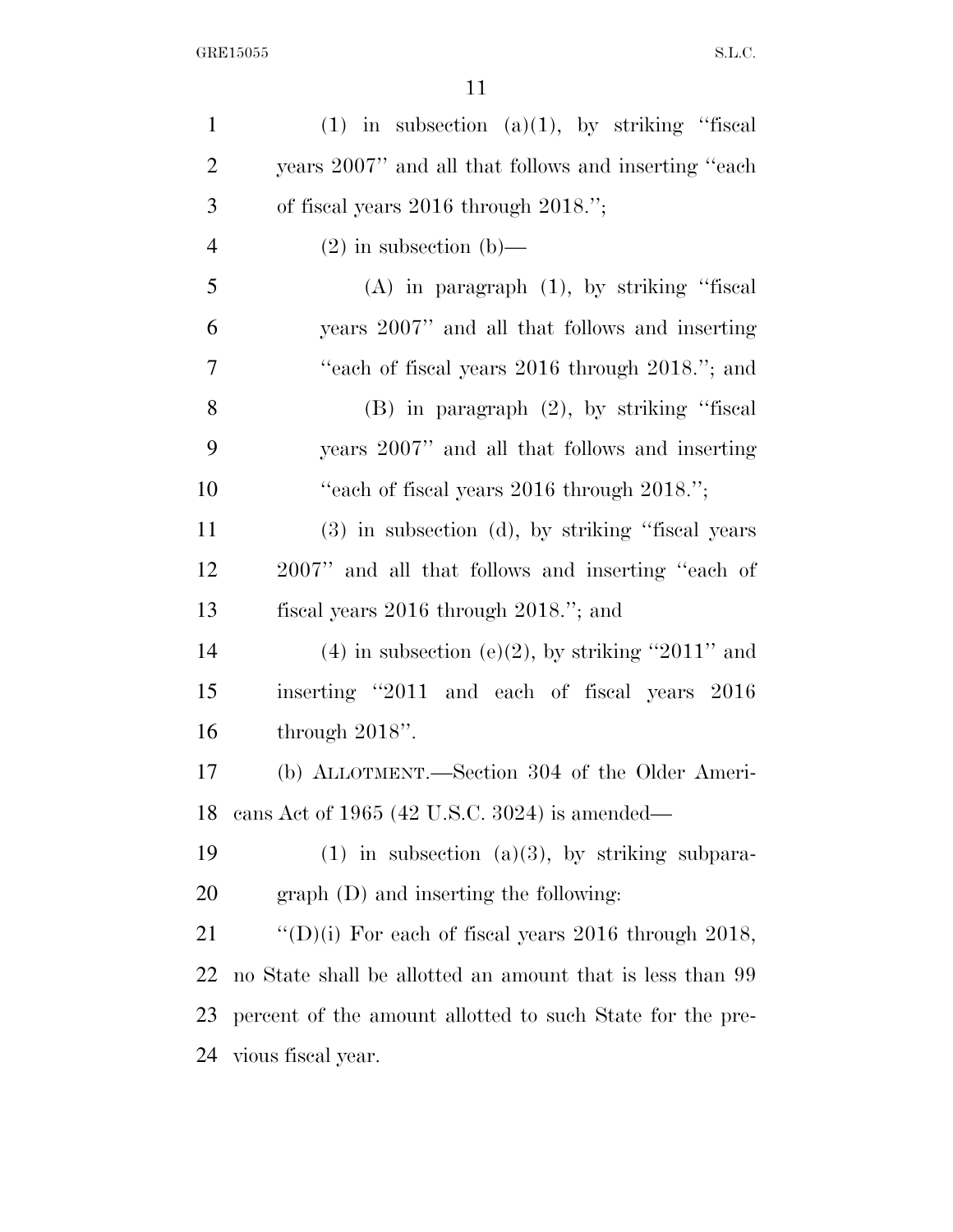''(ii) For fiscal year 2019 and each subsequent fiscal year, no State shall be allotted an amount that is less than 100 percent of the amount allotted to such State for fiscal year 2018.''; and

 (2) in subsection (b), by striking ''subpart 1 of''.

 (c) PLANNING AND SERVICE AREAS.—Section  $305(b)(5)(C)(i)(III)$  of the Older Americans Act of 1965 9 (42 U.S.C.  $3025(b)(5)(C)(i)(III)$ ) is amended by striking ''planning and services areas'' and inserting ''planning and service areas''.

 (d) AREA PLANS.—Section 306 of the Older Ameri-cans Act of 1965 (42 U.S.C. 3026) is amended—

14 (1) in subsection  $(a)$ —

 (A) in paragraph (1), by striking ''estab- lishment, maintenance, or construction of multi- purpose senior centers,'' and inserting ''estab- lishment, maintenance, modernization, or con- struction of multipurpose senior centers (includ- ing a plan to use the skills and services of older individuals in paid and unpaid work, including multigenerational and older individual to older individual work),''; and

24 (B) in paragraph  $(6)$ —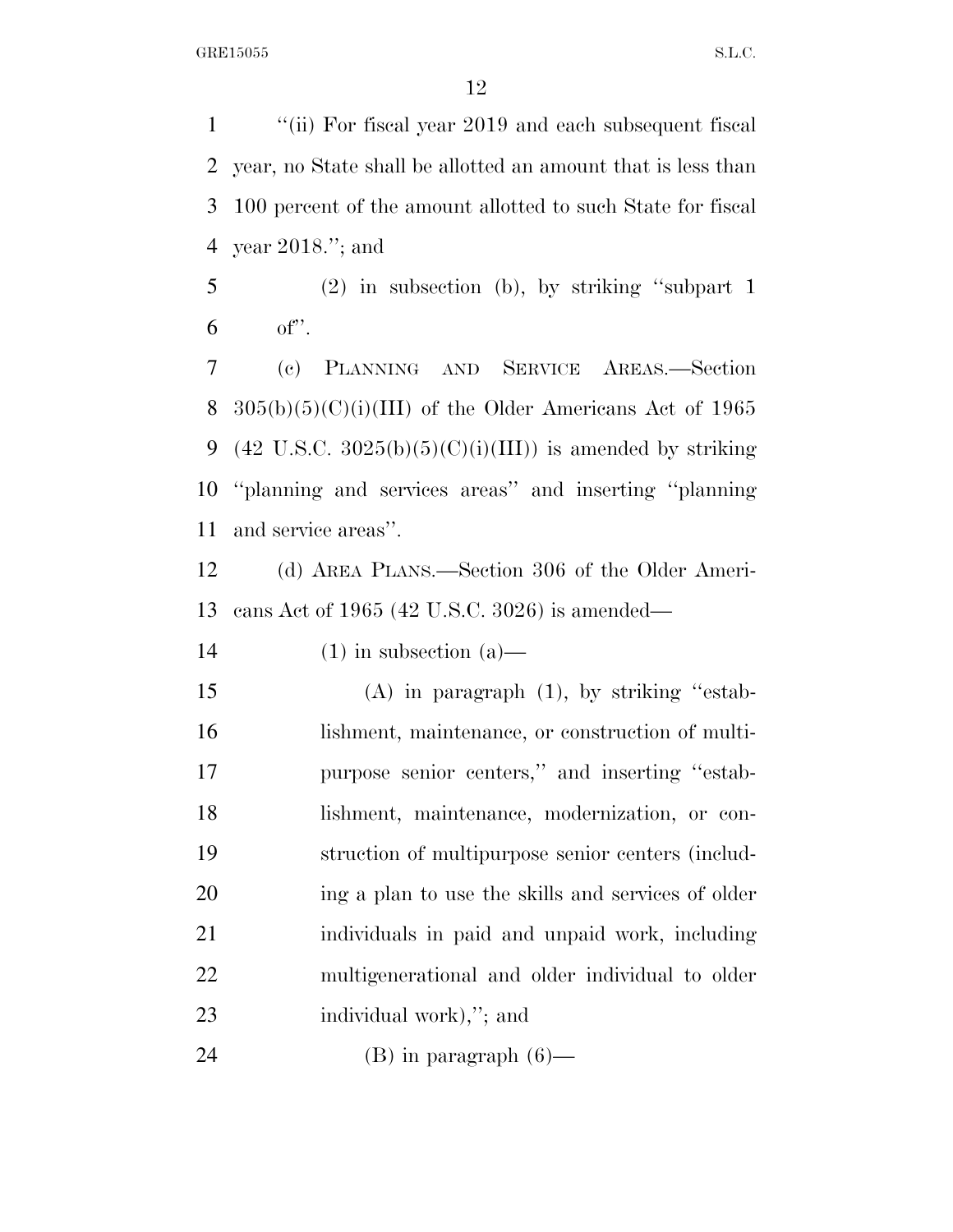$\begin{minipage}{.4\linewidth} \begin{tabular}{l} \bf{GRE15055} \end{tabular} \end{minipage}$ 

| $\mathbf{1}$   | (i) in subparagraph $(G)$ , by adding                 |
|----------------|-------------------------------------------------------|
| $\overline{2}$ | "and" at the end; and                                 |
| 3              | (ii) by adding at the end the fol-                    |
| $\overline{4}$ | lowing:                                               |
| 5              | $\rm{``(H)}$ in coordination with the State agency    |
| 6              | and with the State agency responsible for elder       |
| 7              | abuse prevention services, increase public            |
| 8              | awareness of elder abuse, neglect, and exploi-        |
| 9              | tation, and remove barriers to education, pre-        |
| 10             | vention, investigation, and treatment of elder        |
| 11             | abuse, neglect, and exploitation, as appro-           |
| 12             | priate;"; and                                         |
| 13             | $(2)$ in subsection $(b)(3)$ —                        |
| 14             | $(A)$ in subparagraph $(J)$ , by striking "and"       |
| 15             | at the end;                                           |
| 16             | $(B)$ by redesignating subparagraph $(K)$ as          |
| 17             | subparagraph $(L)$ ; and                              |
| 18             | $(C)$ by inserting after subparagraph $(J)$           |
| 19             | the following:                                        |
| 20             | $\lq\lq$ (K) protection from elder abuse, neglect,    |
| 21             | and exploitation; and".                               |
| 22             | (e) STATE PLANS.—Section $307(a)(2)(A)$ of the        |
| 23             | Older Americans Act of 1965 (42 U.S.C. 3027(a)(2)(A)) |
| 24             | is amended by striking " $202(a)(29)$ " and inserting |
|                | 25 "202(a)(26)".                                      |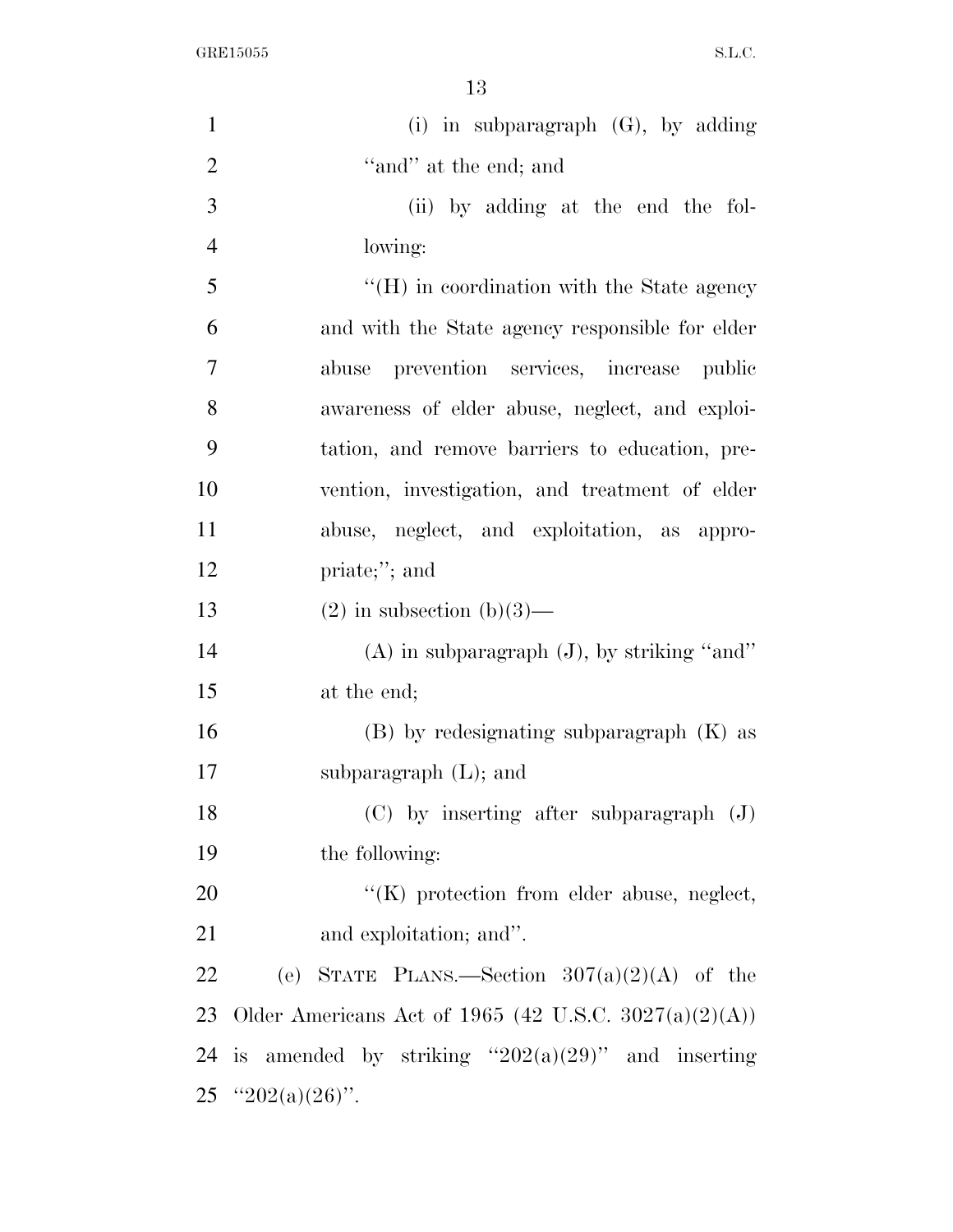(f) NUTRITION SERVICES INCENTIVE PROGRAM.— Section 311(e) of the Older Americans Act of 1965 (42 U.S.C. 3030a(e)) is amended by striking ''fiscal year 2007'' and all that follows and inserting ''each of fiscal years 2016 through 2018.''. (g) SUPPORTIVE SERVICES.—Section 321 of the Older Americans Act of 1965 (42 U.S.C. 3030d) is amended— 9 (1) in subsection (a) (A) in paragraph (1), by striking ''or refer- ral services'' and inserting ''referral, chronic condition self-care management, or falls preven-13 tion services''; (B) in paragraph (8), by striking ''(includ- ing'' and all that follows and inserting the fol- lowing: ''(including mental and behavioral health screening and falls prevention services screening) to detect or prevent (or both) ill- nesses and injuries that occur most frequently 20 in older individuals;" and (C) in paragraph (15), by inserting before the semicolon the following: '', and screening for elder abuse, neglect, and exploitation''; 24 (2) in subsection (b)(1), by inserting "or mod-ernization'' after ''construction'';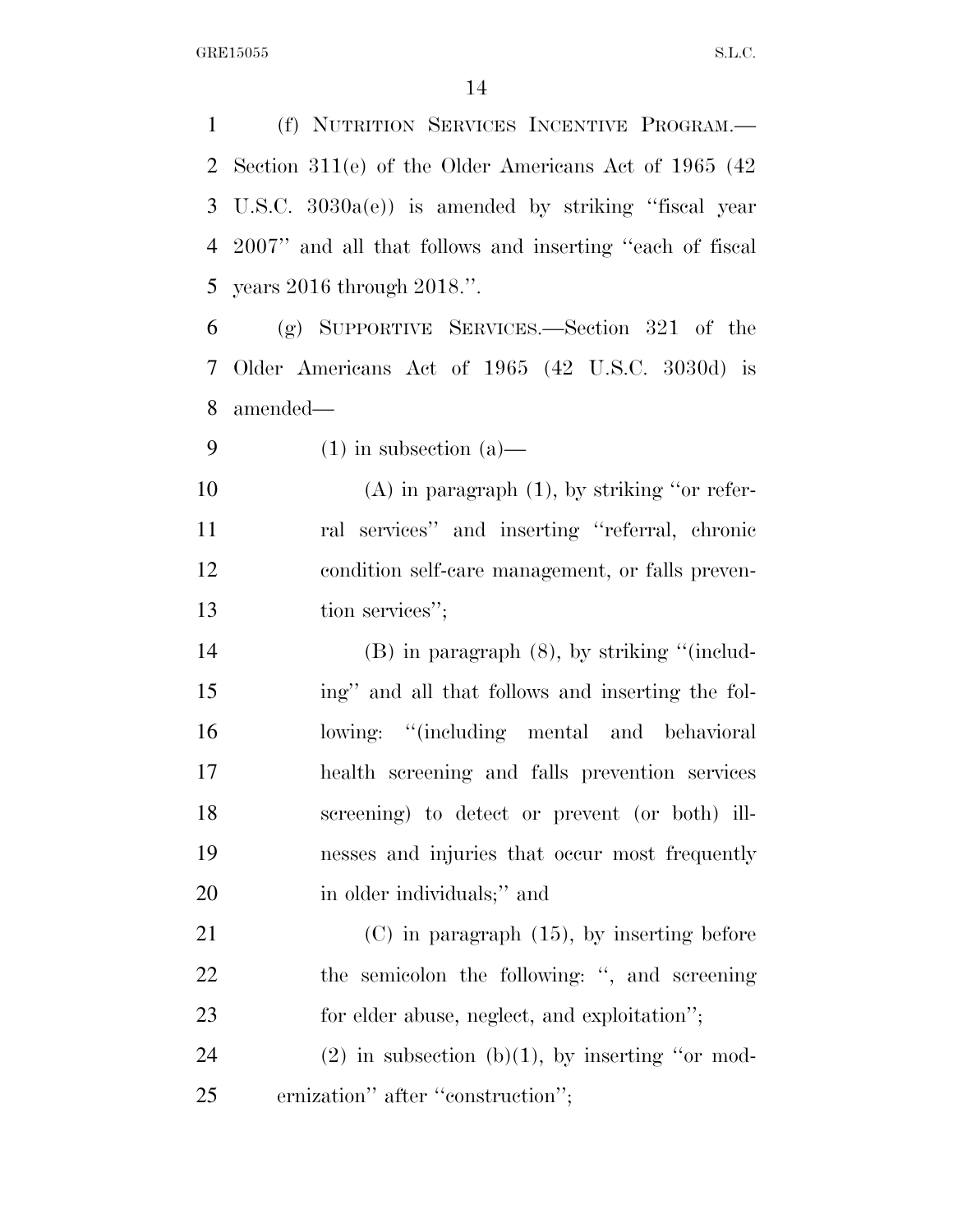| $\mathbf{1}$   | $(3)$ in subsection $(e)$ , by inserting before the pe-   |
|----------------|-----------------------------------------------------------|
| $\overline{2}$ | riod the following: ", and pursue opportunities for       |
| 3              | the development of intergenerational shared site          |
| $\overline{4}$ | models for programs or projects, consistent with the      |
| 5              | purposes of this Act"; and                                |
| 6              | (4) by adding at the end the following:                   |
| 7              | "(e) In this section, the term 'adult child with a dis-   |
| 8              | ability' means a child who—                               |
| 9              | $\degree$ (1) is age 18 or older;                         |
| 10             | $\lq(2)$ is financially dependent on an older indi-       |
| 11             | vidual who is a parent of the child; and                  |
| 12             | $\lq(3)$ has a disability.".                              |
| 13             | (h) HOME DELIVERED NUTRITION SERVICES PRO-                |
| 14             | GRAM.—Section 336(1) of the Older Americans Act of        |
| 15             | 1965 (42 U.S.C. 3030 $f(1)$ ) is amended by striking      |
| 16             | "canned" and all that follows through "meals" and insert- |
| 17             | ing "canned, or fresh foods and, as appropriate, supple-  |
| 18             | mental foods, and any additional meals".                  |
| 19             | (i) NUTRITION SERVICES.—Section 339 of the Older          |
| 20             | Americans Act of 1965 (42 U.S.C. 3030g-21) is amended     |
| 21             | $(1)$ in paragraph $(1)$ , by striking "solicit" and      |
| 22             | inserting "utilize"; and                                  |
| 23             | $(2)$ in paragraph $(2)$ —                                |
| 24             | $(A)$ in subparagraph $(J)$ , by striking "and"           |
| 25             | at the end;                                               |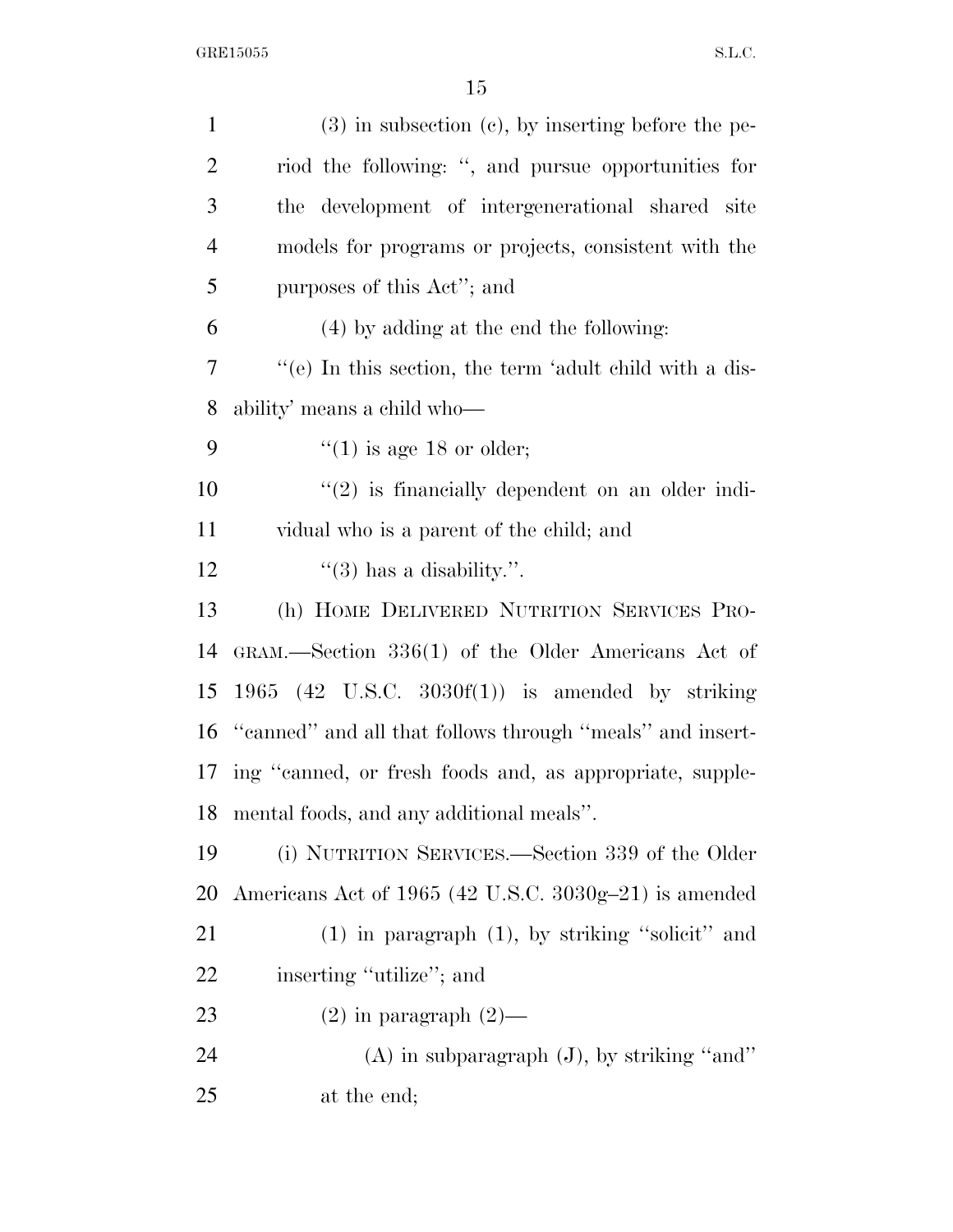$\begin{minipage}{.4\linewidth} \begin{tabular}{l} \bf{GRE15055} \end{tabular} \end{minipage}$ 

| $\mathbf{1}$   | $(B)$ in subparagraph $(K)$ , by striking the           |
|----------------|---------------------------------------------------------|
| $\overline{2}$ | period and inserting ", and"; and                       |
| 3              | (C) by adding at the end the following:                 |
| $\overline{4}$ | $\lq\lq$ . Where feasible, encourages the use of        |
| 5              | locally grown foods in meal programs and iden-          |
| 6              | tifies potential partnerships and contracts with        |
| 7              | local producers and providers of locally grown          |
| 8              | foods.".                                                |
| 9              | EVIDENCE-BASED DISEASE PREVENTION AND<br>(j)            |
| 10             | HEALTH PROMOTION SERVICES PROGRAM.—Part D of            |
| 11             | title III of the Older Americans Act of 1965 (42 U.S.C. |
| 12             | $3030m$ et seq.) is amended—                            |
| 13             | $(1)$ in the part heading, by inserting "EVI-           |
| 14             | DENCE-BASED" before "DISEASE"; and                      |
| 15             | $(2)$ in section 361(a), by inserting "evidence-        |
| 16             | based" after "to provide".                              |
| 17             | (k) OLDER RELATIVE CAREGIVERS.—                         |
| 18             | (1) TECHNICAL AMENDMENT.—Part E of title                |
| 19             | III of the Older Americans Act of 1965 (42 U.S.C.       |
| 20             | 3030s et seq.) is amended by striking the subpart       |
| 21             | heading for subpart 1.                                  |
| 22             | $(2)$ DEFINITIONS.—Section 372 of such Act $(42)$       |
| 23             | U.S.C. $3030s$ is amended—                              |
| 24             | $(A)$ in subsection $(a)$ —                             |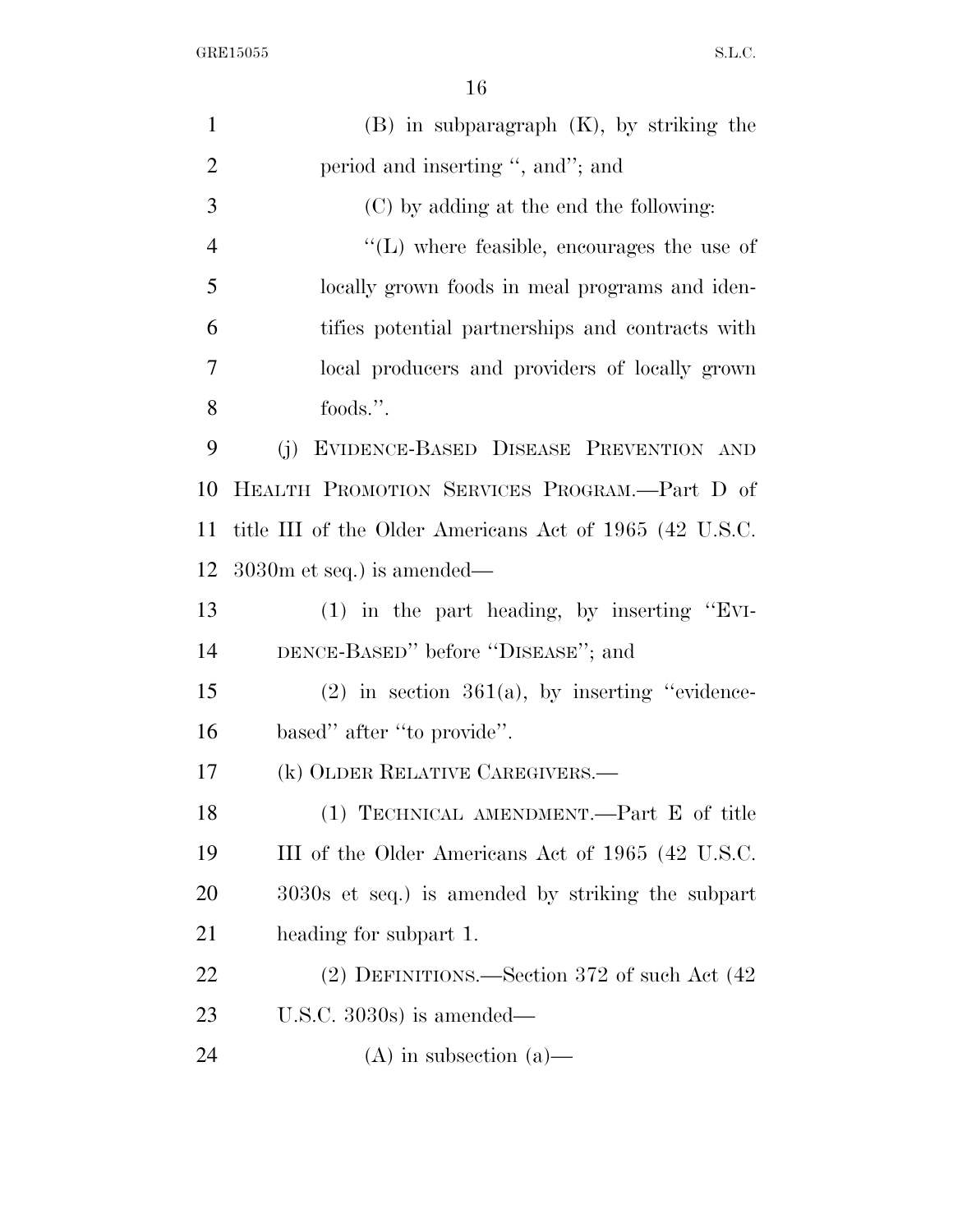| $\mathbf{1}$   | (i) in paragraph $(1)$ , by striking "or                 |
|----------------|----------------------------------------------------------|
| $\overline{2}$ | who is an individual with a disability"; and             |
| 3              | (ii) by striking paragraph $(2)$ and in-                 |
| $\overline{4}$ | serting the following:                                   |
| 5              | "(2) INDIVIDUAL WITH A DISABILITY.—The                   |
| 6              | term 'individual with a disability' means an indi-       |
| 7              | vidual with a disability, as defined in section 3 of the |
| 8              | Americans with Disabilities Act of 1990 (42 U.S.C.       |
| 9              | $12102$ ), who is not less than age 18 and not more      |
| 10             | than age 59.                                             |
| 11             | $(3)$ OLDER RELATIVE CAREGIVER.—The term                 |
| 12             | 'older relative caregiver' means a caregiver who-        |
| 13             | "(A)(i) is age 55 or older; and                          |
| 14             | "(ii) lives with, is the informal provider of            |
| 15             | in-home and community care to, and is the pri-           |
| 16             | mary caregiver for, a child or an individual with        |
| 17             | a disability;                                            |
| 18             | "(B) in the case of a caregiver for a                    |
| 19             | $child-$                                                 |
| 20             | $f'(i)$ is the grandparent,                              |
| 21             | stepgrandparent, or other relative (other                |
| 22             | than the parent) by blood, marriage, or                  |
| 23             | adoption, of the child;                                  |
| 24             | "(ii) is the primary caregiver of the                    |
| 25             | child because the biological or adoptive                 |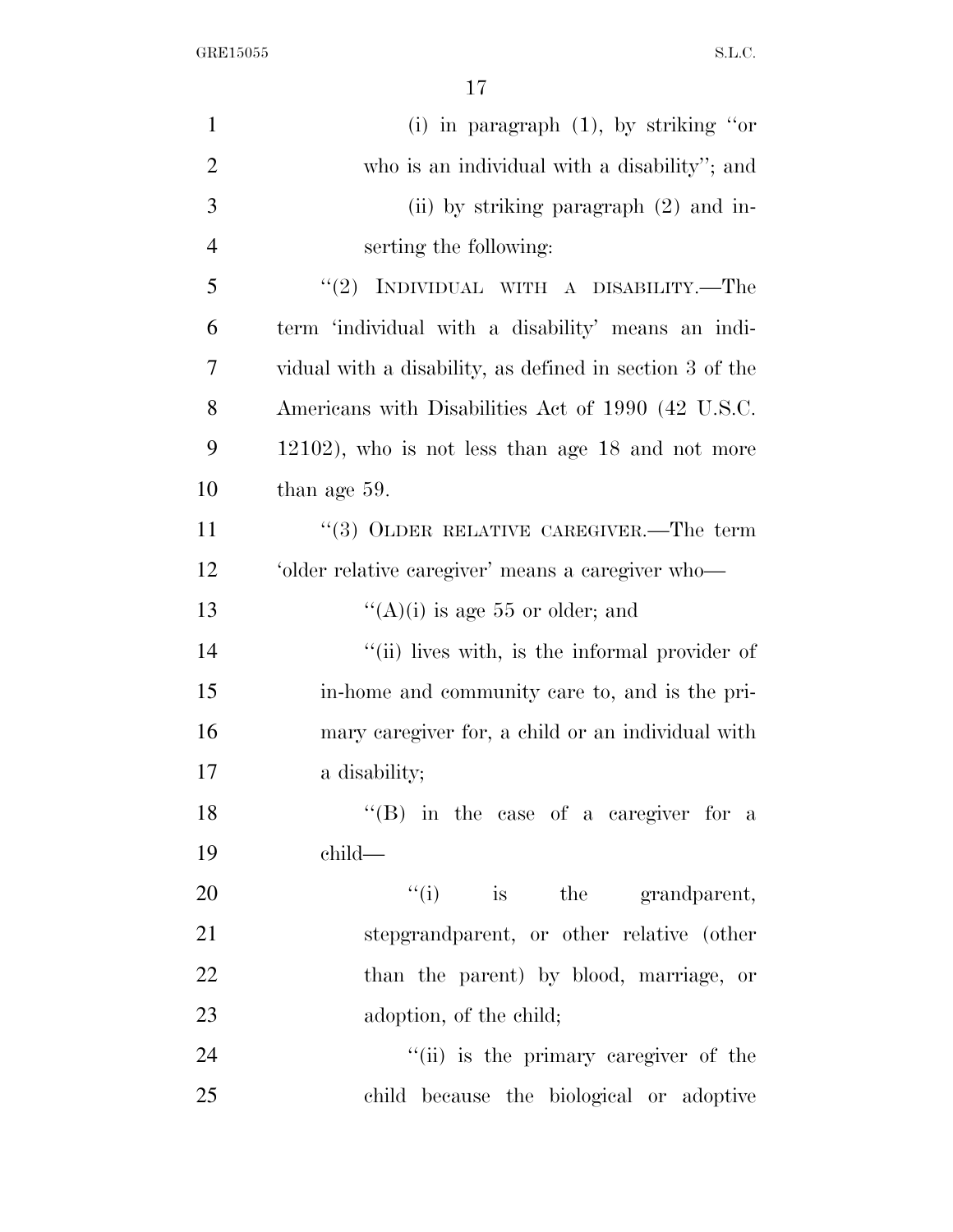$\begin{minipage}{.4\linewidth} \begin{tabular}{l} \bf{GRE15055} \end{tabular} \end{minipage}$ 

| $\mathbf{1}$   | parents are unable or unwilling to serve as          |
|----------------|------------------------------------------------------|
| $\overline{2}$ | the primary caregivers of the child; and             |
| 3              | "(iii) has a legal relationship to the               |
| $\overline{4}$ | child, such as legal custody, adoption, or           |
| 5              | guardianship, or is raising the child infor-         |
| 6              | mally; and                                           |
| 7              | $\lq\lq$ (C) in the case of a caregiver for an indi- |
| 8              | vidual with a disability, is the parent, grand-      |
| 9              | parent, or other relative by blood, marriage, or     |
| 10             | adoption, of the individual with a disability.";     |
| 11             | and                                                  |
| 12             | $(B)$ in subsection $(b)$ —                          |
| 13             | (i) by striking "subpart" and all that               |
| 14             | follows through "family caregivers" and in-          |
| 15             | serting "part, for family caregivers";               |
| 16             | (ii) by striking "; and " and inserting              |
| 17             | a period; and                                        |
| 18             | (iii) by striking paragraph (2).                     |
| 19             | (I) NATIONAL FAMILY CAREGIVER SUPPORT PRO-           |
| 20             | GRAM.—Section 373 of the Older Americans Act of 1965 |
| 21             | $(42 \text{ U.S.C. } 3030\text{s} - 1)$ is amended—  |
| 22             | (1) in subsection (a)(2), by striking "grand-        |
| 23             | parents or older individuals who are relative care-  |
| 24             | givers." and inserting "older relative caregivers."; |
| 25             | $(2)$ in subsection $(e)$ —                          |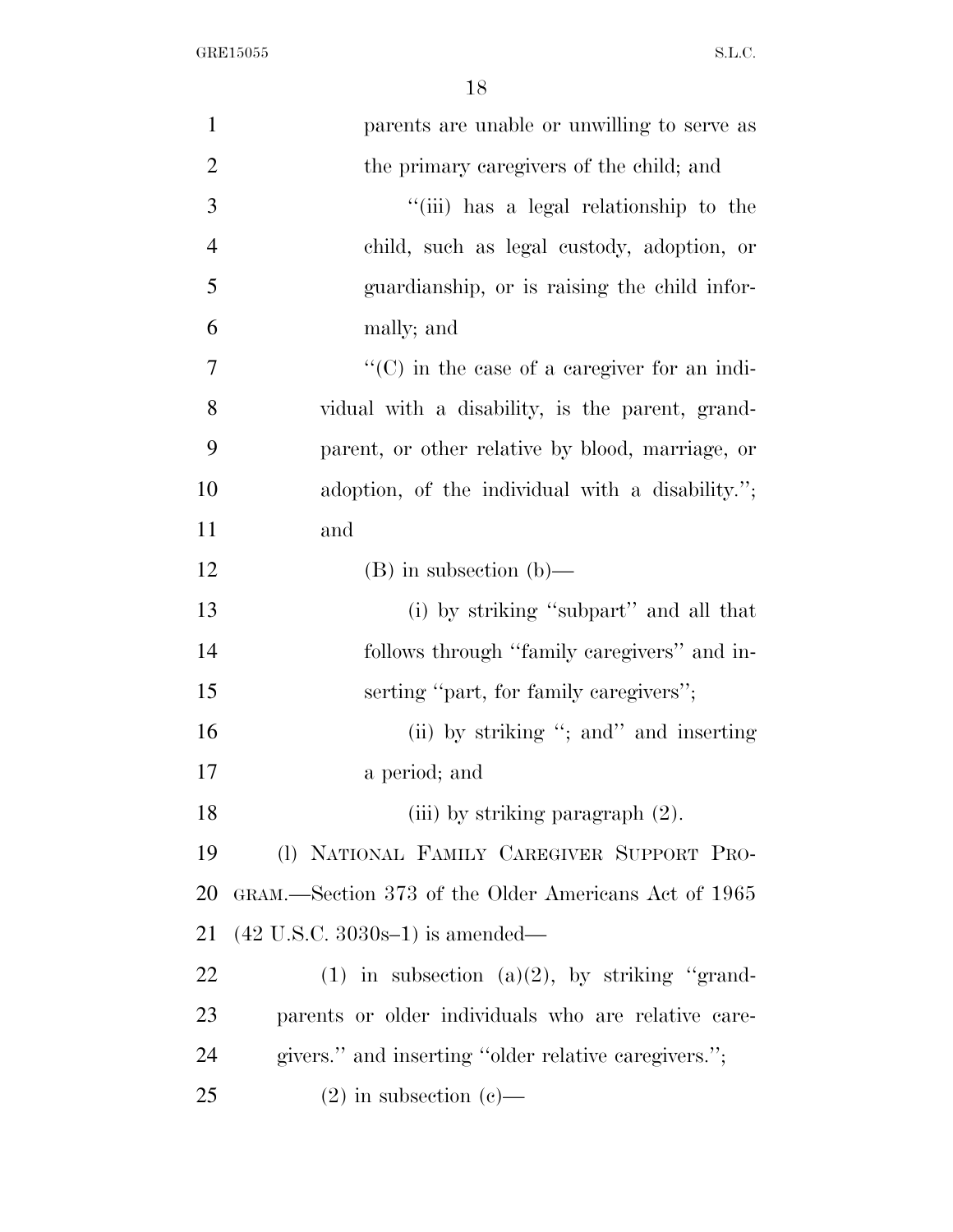$\begin{minipage}{.4\linewidth} \begin{tabular}{l} \bf{GRE15055} \end{tabular} \end{minipage}$ 

| $\mathbf{1}$   | $(A)$ in paragraph $(1)$ , in the matter pre-           |
|----------------|---------------------------------------------------------|
| $\overline{2}$ | eeding subparagraph (A), by striking "grand-            |
| 3              | parents and older individuals who are relative          |
| $\overline{4}$ | caregivers, and who" and inserting "older rel-          |
| 5              | ative caregivers, who"; and                             |
| 6              | (B) in paragraph $(2)(B)$ , by striking "to             |
| 7              | older individuals providing care to individuals         |
| 8              | with severe disabilities, including children with       |
| 9              | severe disabilities" and inserting "to older rel-       |
| 10             | ative caregivers of children with severe disabil-       |
| 11             | ities, or individuals with disabilities who have        |
| 12             | severe disabilities";                                   |
| 13             | $(3)$ in subsection $(e)(3)$ , by striking "grand-      |
| 14             | parents or older individuals who are relative care-     |
| 15             | givers" and inserting "older relative caregivers";      |
| 16             | (4) in subsection $(f)(1)(A)$ , by striking "for fis-   |
| 17             | cal years 2007, 2008, 2009, 2010, and 2011" and         |
| 18             | inserting "for a fiscal year"; and                      |
| 19             | $(5)$ in subsection $(g)(2)(C)$ , by striking "grand-   |
| <b>20</b>      | parents and older individuals who are relative care-    |
| 21             | givers of a child who is not more than 18 years of      |
| <u>22</u>      | age" and inserting "older relative caregivers".         |
| 23             | (m) CONFORMING AMENDMENT.—Part E of title III           |
| 24             | is amended by striking "this subpart" each place it ap- |
| 25             | pears and inserting "this part".                        |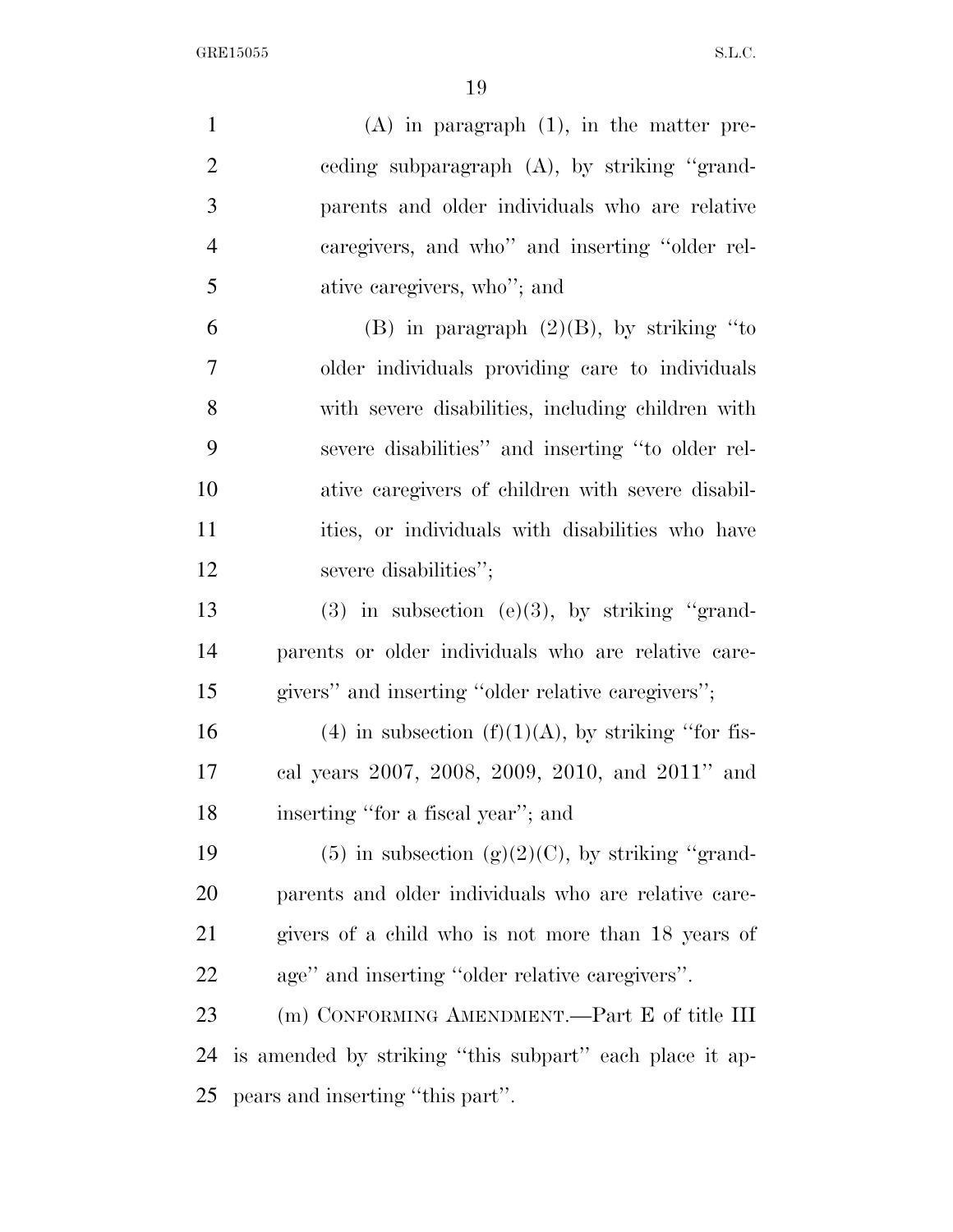| $\mathbf 1$    | SEC. 5. ACTIVITIES FOR HEALTH, INDEPENDENCE, AND           |
|----------------|------------------------------------------------------------|
| $\overline{2}$ | LONGEVITY.                                                 |
| 3              | (a) GRANT PROGRAMS.—Section 411 of the Older               |
| $\overline{4}$ | Americans Act of 1965 (42 U.S.C. 3032) is amended—         |
| 5              | $(1)$ in subsection $(a)$ —                                |
| 6              | (A) in paragraph $(12)$ , by striking "and"                |
| $\tau$         | at the end;                                                |
| $8\,$          | $(B)$ by redesignating paragraph $(13)$ as                 |
| 9              | paragraph $(14)$ ; and                                     |
| 10             | $(C)$ by inserting after paragraph $(12)$ the              |
| 11             | following:                                                 |
| 12             | $\cdot$ (13) continuing support for program integrity      |
| 13             | initiatives concerning the Medicare program under          |
| 14             | title XVIII of the Social Security Act (42 U.S.C.          |
| 15             | 1395 et seq.) that train senior volunteers to prevent      |
| 16             | and identify health care fraud and abuse; and";            |
| 17             | $(2)$ in subsection (b), by striking "for fiscal           |
| 18             | years 2007" and all that follows through "2011"            |
| 19             | and inserting "for each of fiscal years 2016 through       |
| 20             | $2018$ ".                                                  |
| 21             | (b) NATIVE AMERICAN PROGRAMS.—Section 418(b)               |
| 22             | of the Older Americans Act of 1965 (42 U.S.C. $3032g(b)$ ) |
| 23             | is amended by striking "a national meeting to train" and   |
| 24             | inserting "national trainings for".                        |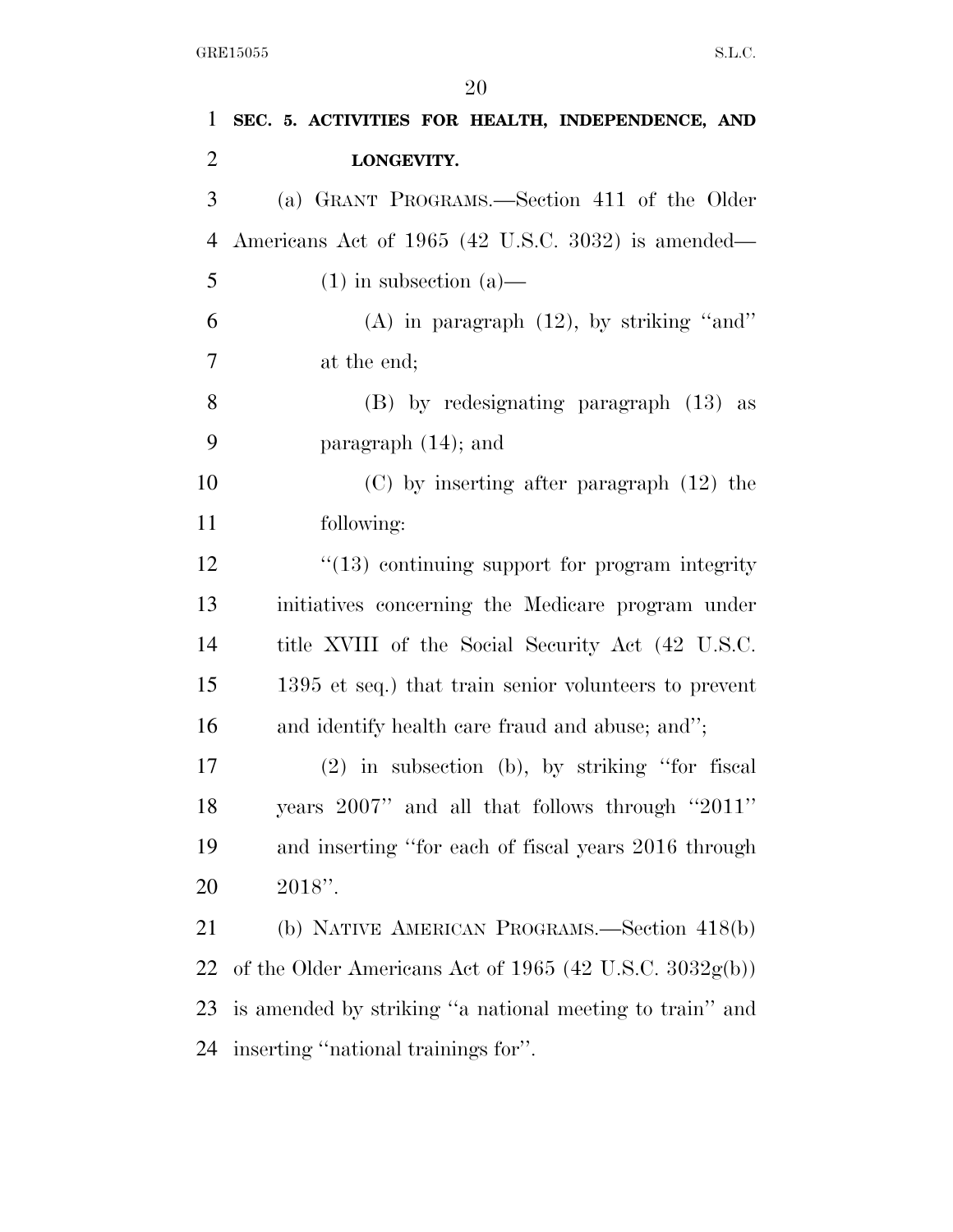(c) LEGAL ASSISTANCE FOR OLDER AMERICANS.— Section 420(c) of the Older Americans Act of 1965 (42 U.S.C. 3032i(c)) is amended by striking ''national''.

 (d) REPEALS.—Sections 415, 419, and 421 of the Older Americans Act of 1965 (42 U.S.C. 3032d, 3032h, 3032j) are repealed.

 (e) CONFORMING AMENDMENT.—Section 8 417(a)(1)(A) of the Older Americans Act of 1965 (42) 9 U.S.C.  $3032f(a)(1)(A)$  is amended by striking "grand- parents and other older individuals who are relative care- givers'' and inserting ''older relative caregivers (as defined in section 372)''.

#### **SEC. 6. COMMUNITY SERVICE SENIOR OPPORTUNITIES.**

 Section 517(a) of the Older Americans Act of 1965 (42 U.S.C. 3056o(a)) is amended by striking ''fiscal years 2007, 2008, 2009, 2010, and 2011'' and inserting ''each of fiscal years 2016 through 2018''.

## **SEC. 7. GRANTS FOR NATIVE AMERICANS.**

 Section 643(2) of the Older Americans Act of 1965 (42 U.S.C. 3057n(2)) is amended by striking ''fiscal year 2011'' and inserting ''each of fiscal years 2016 through 2018''.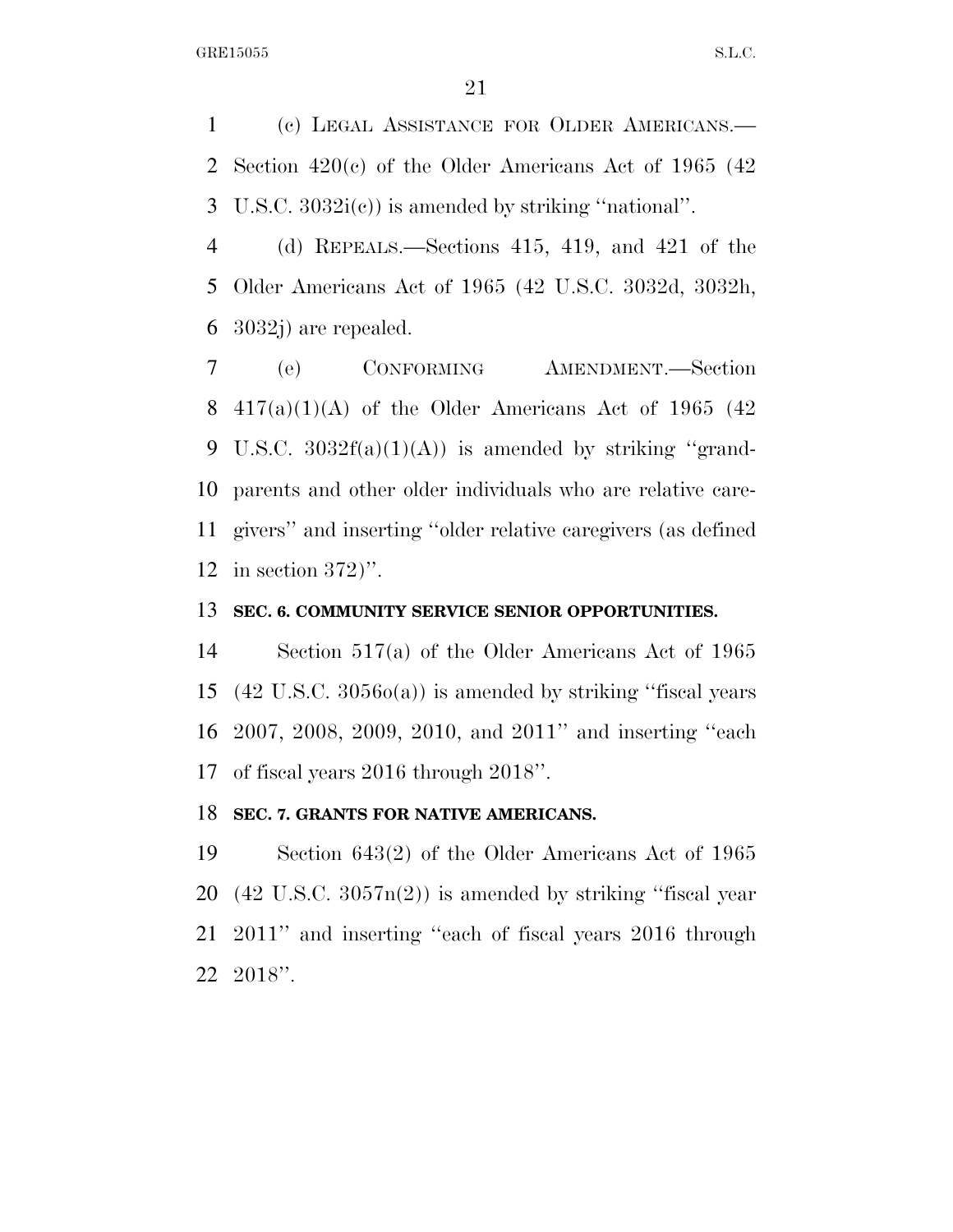| 1              | SEC. 8. VULNERABLE ELDER RIGHTS PROTECTION ACTIVI-       |
|----------------|----------------------------------------------------------|
| $\overline{2}$ | TIES.                                                    |
| 3              | (a) OMBUDSMAN DEFINITIONS.—Section $711(6)$ of           |
| 4              | the Older Americans Act of 1965 (42 U.S.C. 3058 $f(6)$ ) |
| 5              | is amended by striking "older".                          |
| 6              | (b) OMBUDSMAN PROGRAMS.—Section 712 of the               |
| 7              | Older Americans Act of 1965 (42 U.S.C. 3058g) is         |
| 8              | amended—                                                 |
| 9              | $(1)$ in subsection $(a)$ —                              |
| 10             | $(A)$ in paragraph $(2)$ , by adding at the end          |
| 11             | the following: "The Ombudsman shall be re-               |
| 12             | sponsible for the management, including the fis-         |
| 13             | cal management, of the Office.";                         |
| 14             | $(B)$ in paragraph $(3)$ —                               |
| 15             | (i) in subparagraph $(A)$ , by striking                  |
| 16             | clause (i) and inserting the following:                  |
| 17             | "(i) are made by, or on behalf of, resi-                 |
| 18             | dents, including residents with limited or               |
| 19             | no decision making capacity and who have                 |
| 20             | no known legal representative, and if such               |
| 21             | a resident is unable to communicate con-                 |
| 22             | sent for an Ombudsman to work on a com-                  |
| 23             | plaint directly involving the resident, the              |
| 24             | Ombudsman shall seek evidence to indicate                |
| 25             | the resident would have<br>what outcome                  |
| 26             | communicated (and, in the absence of evi-                |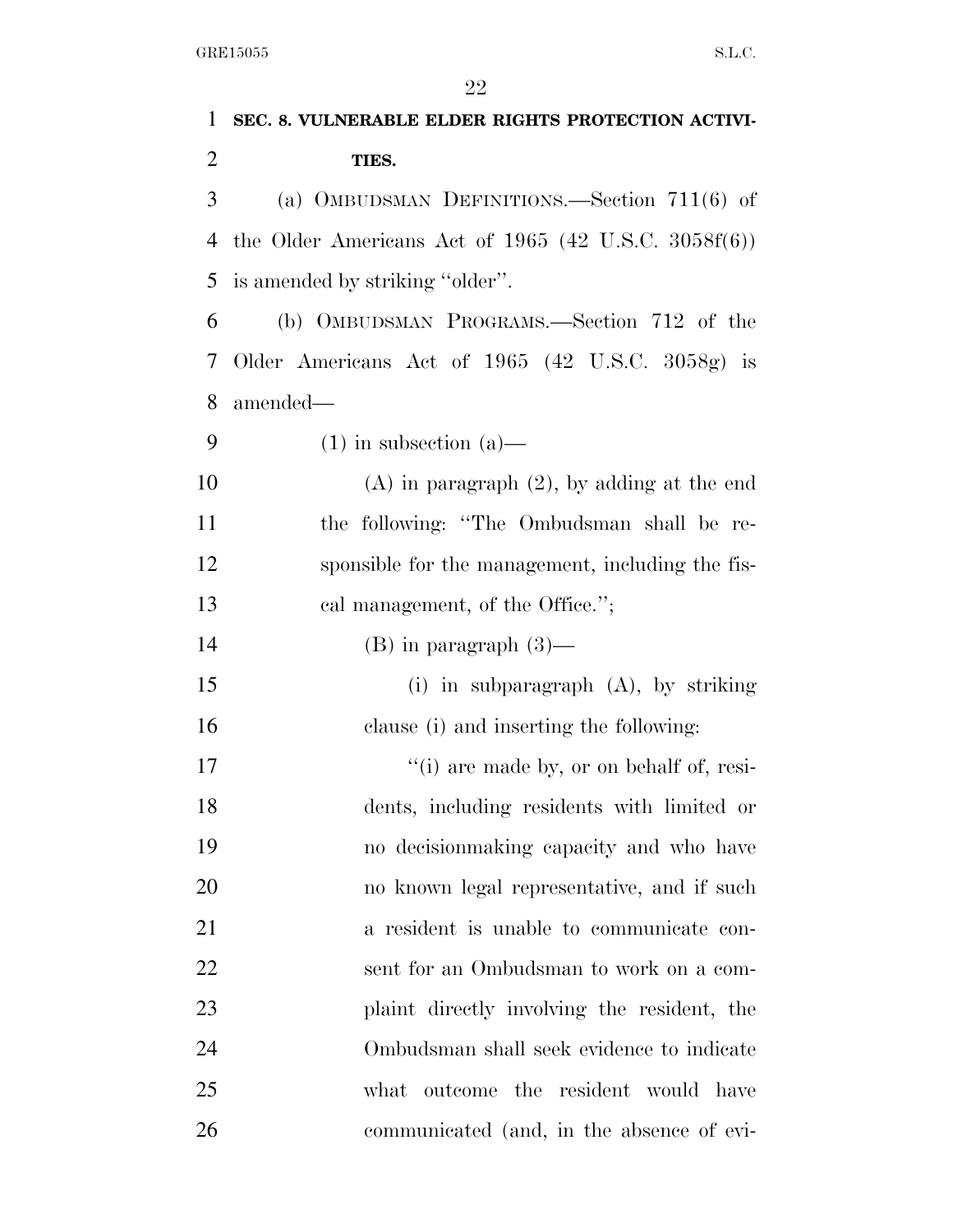| $\mathbf{1}$   | dence to the contrary, shall assume that          |
|----------------|---------------------------------------------------|
| $\overline{2}$ | the resident wishes to have the resident's        |
| 3              | health, safety, welfare, and rights pro-          |
| $\overline{4}$ | tected) and shall work to accomplish that         |
| 5              | outcome; and";                                    |
| 6              | (ii) in subparagraph (D), by striking             |
| $\overline{7}$ | "regular and timely" and inserting "reg-          |
| 8              | ular, timely, private, and unimpeded";            |
| 9              | (iii) in subparagraph $(H)(iii)$ —                |
| 10             | $(I)$ by inserting ", actively en-                |
| 11             | courage, and assist in" after "provide"           |
| 12             | technical support for"; and                       |
| 13             | (II) by striking "and" after the                  |
| 14             | semicolon;                                        |
| 15             | (iv) by redesignating subparagraph (I)            |
| 16             | as subparagraph $(J)$ ; and                       |
| 17             | (v) by inserting after subparagraph               |
| 18             | (H) the following:                                |
| 19             | $\lq(1)$ when feasible, continue to carry out     |
| 20             | the functions described in this section on behalf |
| 21             | of residents transitioning from a long-term care  |
| 22             | facility to a home care setting; and";            |
| 23             | (C) in paragraph $(5)(B)$ —                       |
| 24             | $(i)$ in clause $(vi)$ —                          |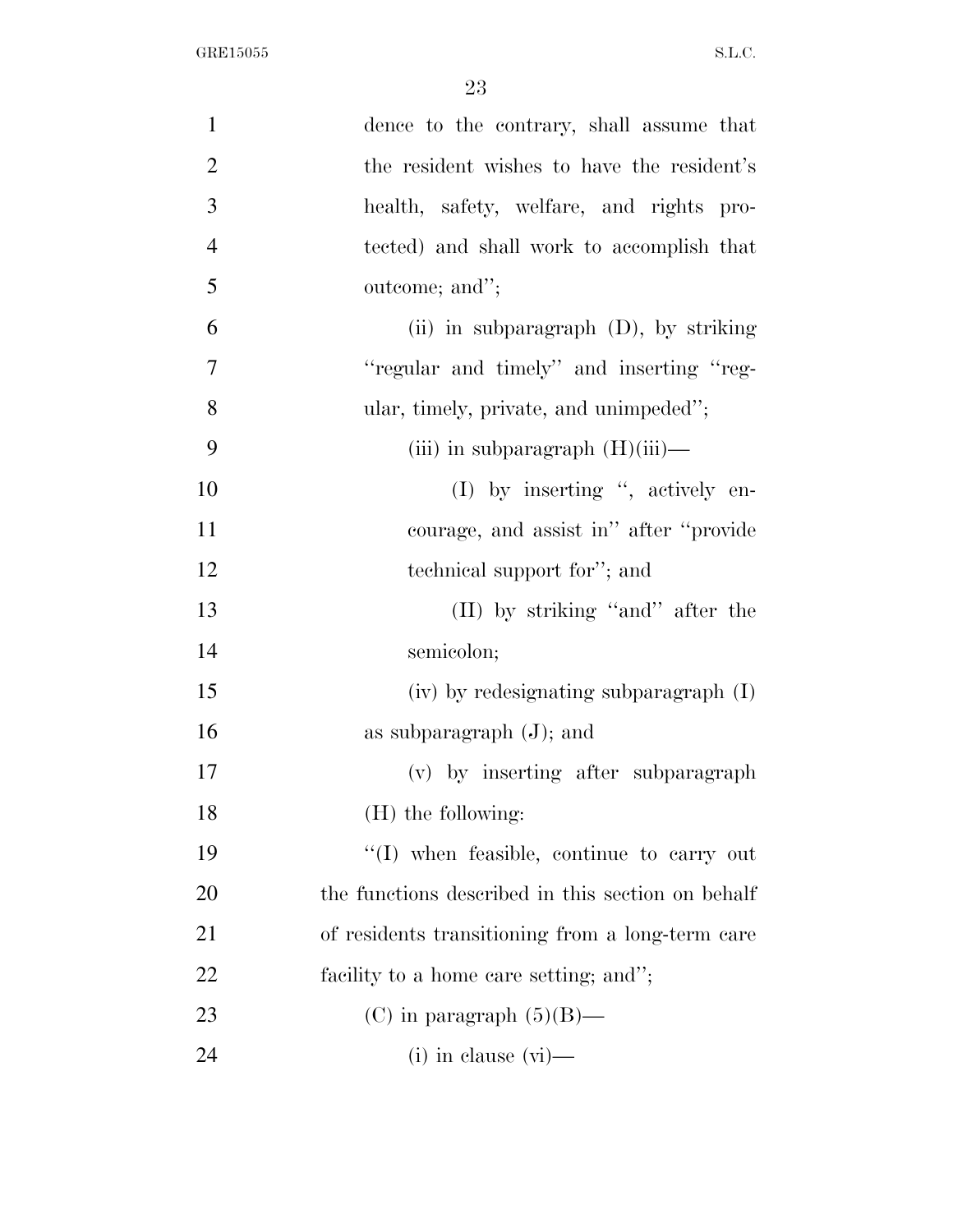| $\mathbf{1}$   | (I) by inserting ", actively en-                    |
|----------------|-----------------------------------------------------|
| $\overline{2}$ | courage, and assist in" after "sup-                 |
| 3              | port"; and                                          |
| $\overline{4}$ | (II) by striking "and" after the                    |
| 5              | semicolon;                                          |
| 6              | (ii) by redesignating clause (vii) as               |
| $\tau$         | clause (viii); and                                  |
| 8              | (iii) by inserting after clause (vi) the            |
| 9              | following:                                          |
| 10             | "(vii) identify, investigate, and resolve           |
| 11             | complaints described in clause (iii) that are       |
| 12             | made by or on behalf of residents with lim-         |
| 13             | ited or no decision making capacity and             |
| 14             | who have no known legal representative,             |
| 15             | and if such a resident is unable to commu-          |
| 16             | nicate consent for an Ombudsman to work             |
| 17             | on a complaint directly involving the resi-         |
| 18             | dent, the Ombudsman shall seek evidence             |
| 19             | indicate what outcome the resident<br>$\mathrm{to}$ |
| 20             | would have communicated (and, in the ab-            |
| 21             | sence of evidence to the contrary, shall as-        |
| 22             | sume that the resident wishes to have the           |
| 23             | resident's health, safety, welfare,<br>and          |
| 24             | rights protected) and shall work to accom-          |
| 25             | plish that outcome; and";                           |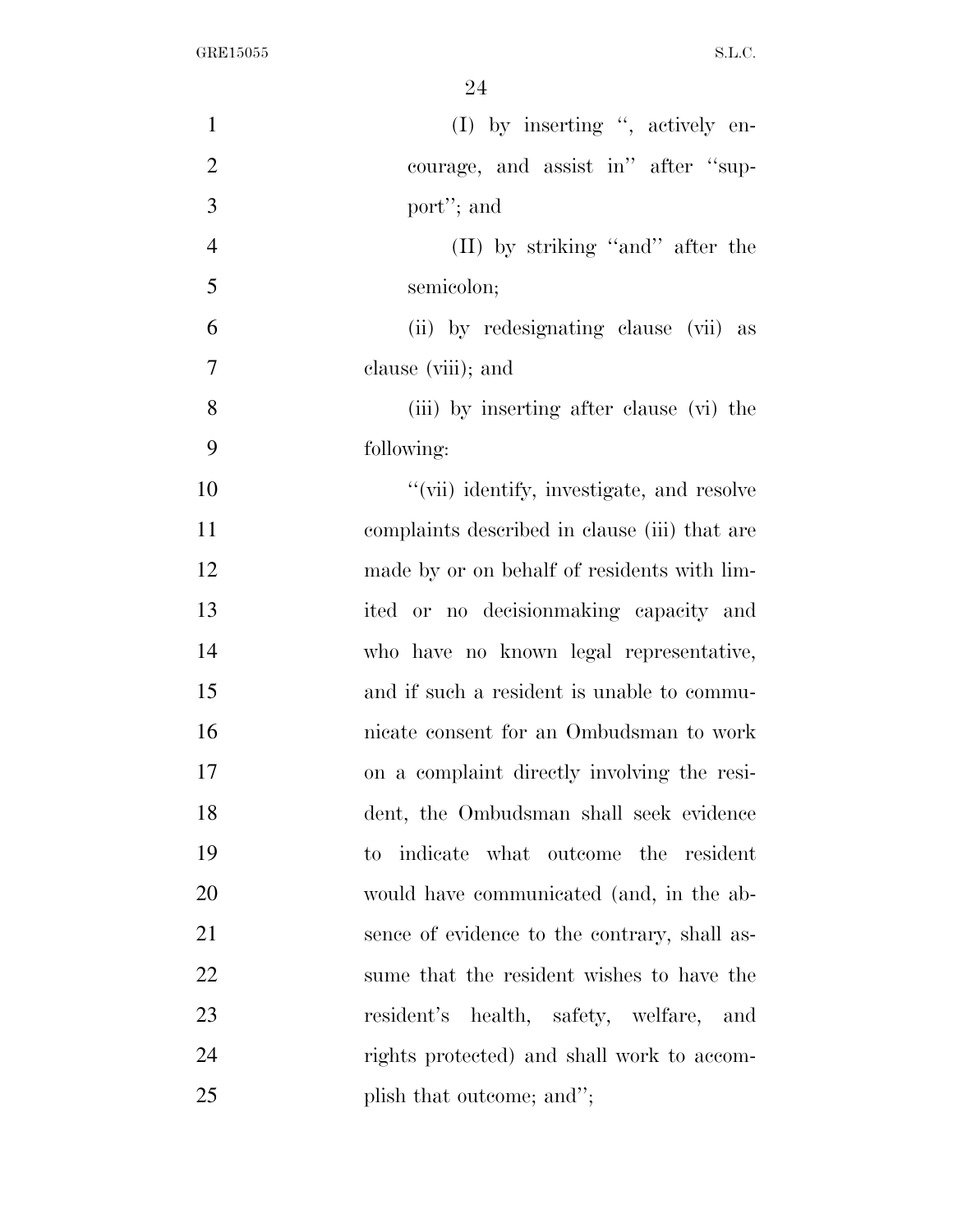| $\mathbf{1}$   | $(2)$ in subsection $(b)$ —                         |
|----------------|-----------------------------------------------------|
| $\overline{2}$ | $(A)$ in paragraph $(1)$ —                          |
| 3              | (i) in subparagraph $(A)$ , by striking             |
| $\overline{4}$ | "access" and inserting "private"<br>and             |
| 5              | unimpeded access"; and                              |
| 6              | (ii) in subparagraph $(B)$ —                        |
| $\overline{7}$ | (I) in clause $(i)$ —                               |
| 8              | (aa) in the matter preceding                        |
| 9              | subclause (I), by striking "the                     |
| 10             | medical and social records of a"                    |
| 11             | and inserting "all files, records,                  |
| 12             | and other information concerning                    |
| 13             | $a$ "; and                                          |
| 14             | (bb) in subclause $(II)$ , by                       |
| 15             | striking "to consent" and insert-                   |
| 16             | ing "to communicate consent";                       |
| 17             | and                                                 |
| 18             | $(II)$ in clause $(ii)$ , in the matter             |
| 19             | before subclause $(I)$ , by striking "the           |
| 20             | records" and inserting "the files,                  |
| 21             | records, and information"; and                      |
| 22             | (B) by adding at the end the following:             |
| 23             | "(3) HEALTH OVERSIGHT AGENCY.—For pur-              |
| 24             | poses of section $264(c)$ of the Health Insurance   |
| 25             | Portability and Accountability Act of 1996 (includ- |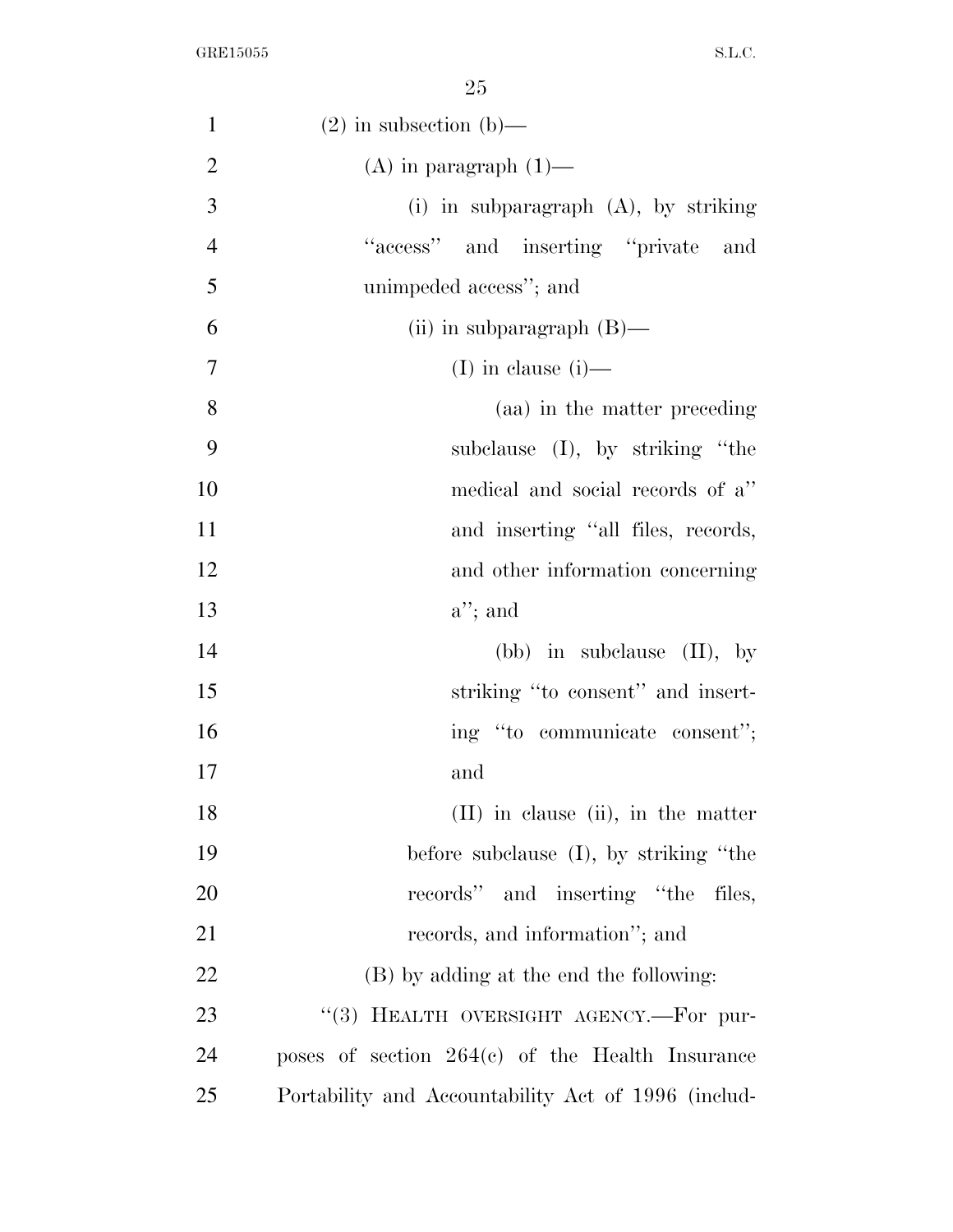| $\mathbf{1}$   | ing regulations issued under that section) (42 U.S.C.  |
|----------------|--------------------------------------------------------|
| $\overline{2}$ | 1320d-2 note), the Ombudsman and a representa-         |
| 3              | tive of the Office shall be considered a 'health over- |
| $\overline{4}$ | sight agency,' so that release of residents' individ-  |
| 5              | ually identifiable health information to the Ombuds-   |
| 6              | man or representative is not precluded in cases in     |
| 7              | which the requirements of clause (i) or (ii) of para-  |
| 8              | graph $(1)(B)$ , or the requirements of paragraph      |
| 9              | $(1)(D)$ , are otherwise met.";                        |
| 10             | (3) in subsection (c)(2)(D), by striking               |
| 11             | " $202(a)(21)$ " and inserting " $202(a)(18)$ ";       |
| 12             | $(4)$ in subsection $(d)$ —                            |
| 13             | $(A)$ in paragraph $(1)$ , by striking "files"         |
| 14             | and inserting "files, records, and other informa-      |
| 15             | tion"; and                                             |
| 16             | $(B)$ in paragraph $(2)$ —                             |
| 17             | (i) in subparagraph $(A)$ —                            |
| 18             | by striking "files<br>(I)<br>and                       |
| 19             | records" each place such term appears                  |
| 20             | inserting "files, records, and<br>and                  |
| 21             | other information"; and                                |
| <u>22</u>      | (II) by striking "and" after the                       |
| 23             | semicolon;                                             |
| 24             | (ii) in subparagraph $(B)$ —                           |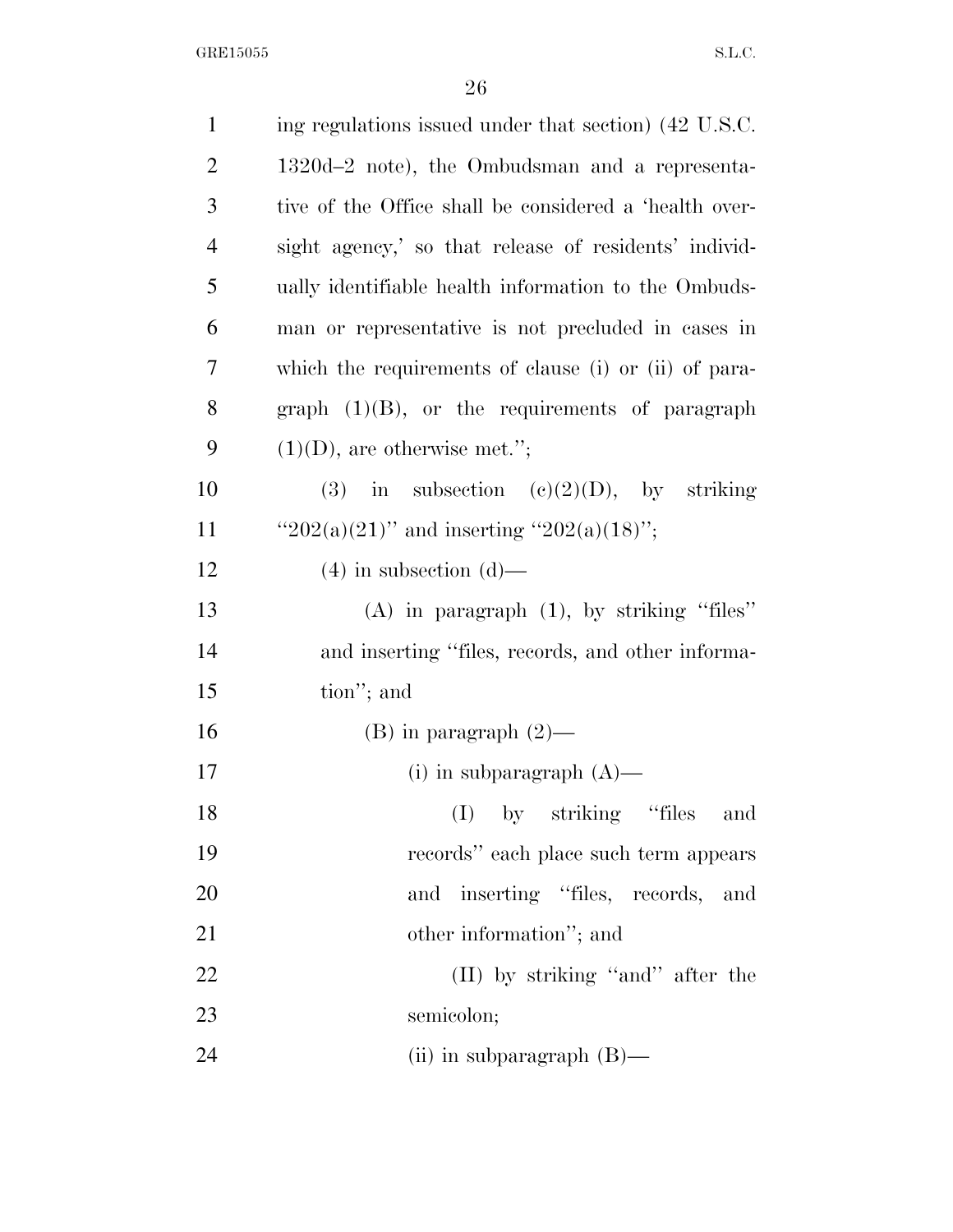| $\mathbf{1}$   | (I) by striking "files or records"                   |
|----------------|------------------------------------------------------|
| $\overline{2}$ | and inserting "files, records, or other              |
| 3              | information"; and                                    |
| $\overline{4}$ | (II) in clause (iii), by striking the                |
| 5              | period at the end and inserting $\cdot$ ;            |
| 6              | and"; and                                            |
| $\overline{7}$ | (iii) by adding at the end the fol-                  |
| 8              | lowing:                                              |
| 9              | " $(C)$ notwithstanding subparagraph $(B)$ ,         |
| 10             | ensure that the Ombudsman may disclose infor-        |
| 11             | mation as needed in order to best serve resi-        |
| 12             | dents with limited or no decision making capac-      |
| 13             | ity who have no known legal representative and       |
| 14             | are unable to communicate consent, in order for      |
| 15             | the Ombudsman to carry out the functions and         |
| 16             | duties described in paragraphs $(3)(A)$ and          |
| 17             | $(5)(B)$ of subsection $(a)$ ."; and                 |
| 18             | $(5)$ by striking subsection $(f)$ and inserting the |
| 19             | following:                                           |
| 20             | "(f) CONFLICT OF INTEREST.—                          |
| 21             | INDIVIDUAL CONFLICT OF INTEREST.<br>``(1)            |
| 22             | The State agency shall—                              |
| 23             | "(A) ensure that no individual, or member            |
| 24             | of the immediate family of an individual, in-        |
| 25             | volved in the designation of the Ombudsman           |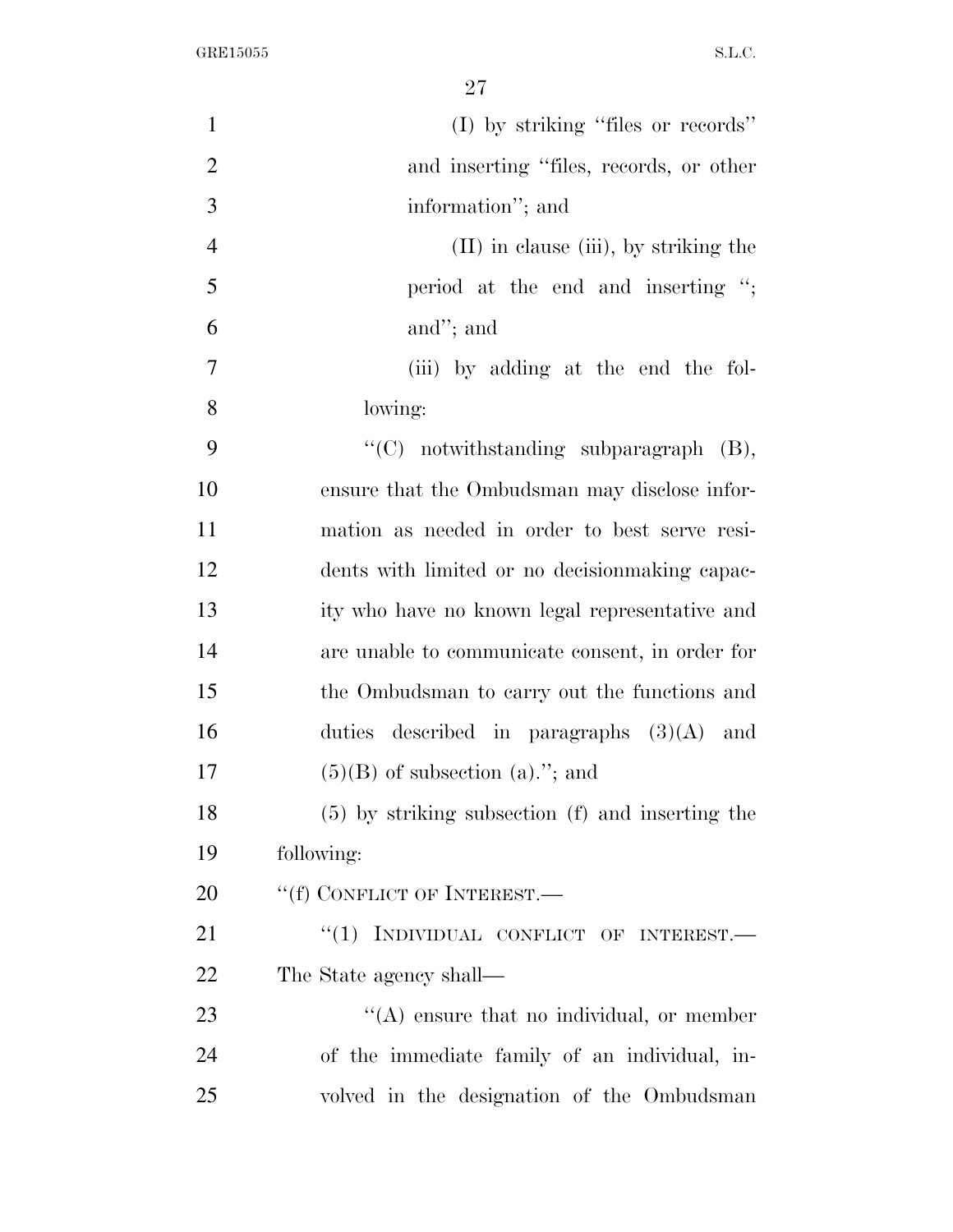| $\mathbf{1}$   | (whether by appointment or otherwise) or the          |
|----------------|-------------------------------------------------------|
| $\overline{2}$ | designation of an entity designated under sub-        |
| 3              | section $(a)(5)$ , is subject to a conflict of inter- |
| $\overline{4}$ | est;                                                  |
| 5              | $\lq\lq (B)$ ensure that no officer or employee of    |
| 6              | the Office, representative of a local Ombudsman       |
| $\overline{7}$ | entity, or member of the immediate family of          |
| 8              | the officer, employee, or representative, is sub-     |
| 9              | ject to a conflict of interest; and                   |
| 10             | $\lq\lq$ <sup>*</sup> (C) ensure that the Ombudsman—  |
| 11             | "(i) does not have a direct involve-                  |
| 12             | ment in the licensing or certification of a           |
| 13             | long-term care facility or of a provider of           |
| 14             | a long-term care service;                             |
| 15             | "(ii) does not have an ownership or                   |
| 16             | investment interest (represented by equity,           |
| 17             | debt, or other financial relationship) in a           |
| 18             | long-term care facility or a long-term care           |
| 19             | service;                                              |
| 20             | "(iii) is not employed by, or partici-                |
| 21             | pating in the management of, a long-term              |
| 22             | care facility or a related organization, and          |
| 23             | has not been employed by such a facility or           |
| 24             | organization within 1 year before the date            |
| 25             | of the determination involved;                        |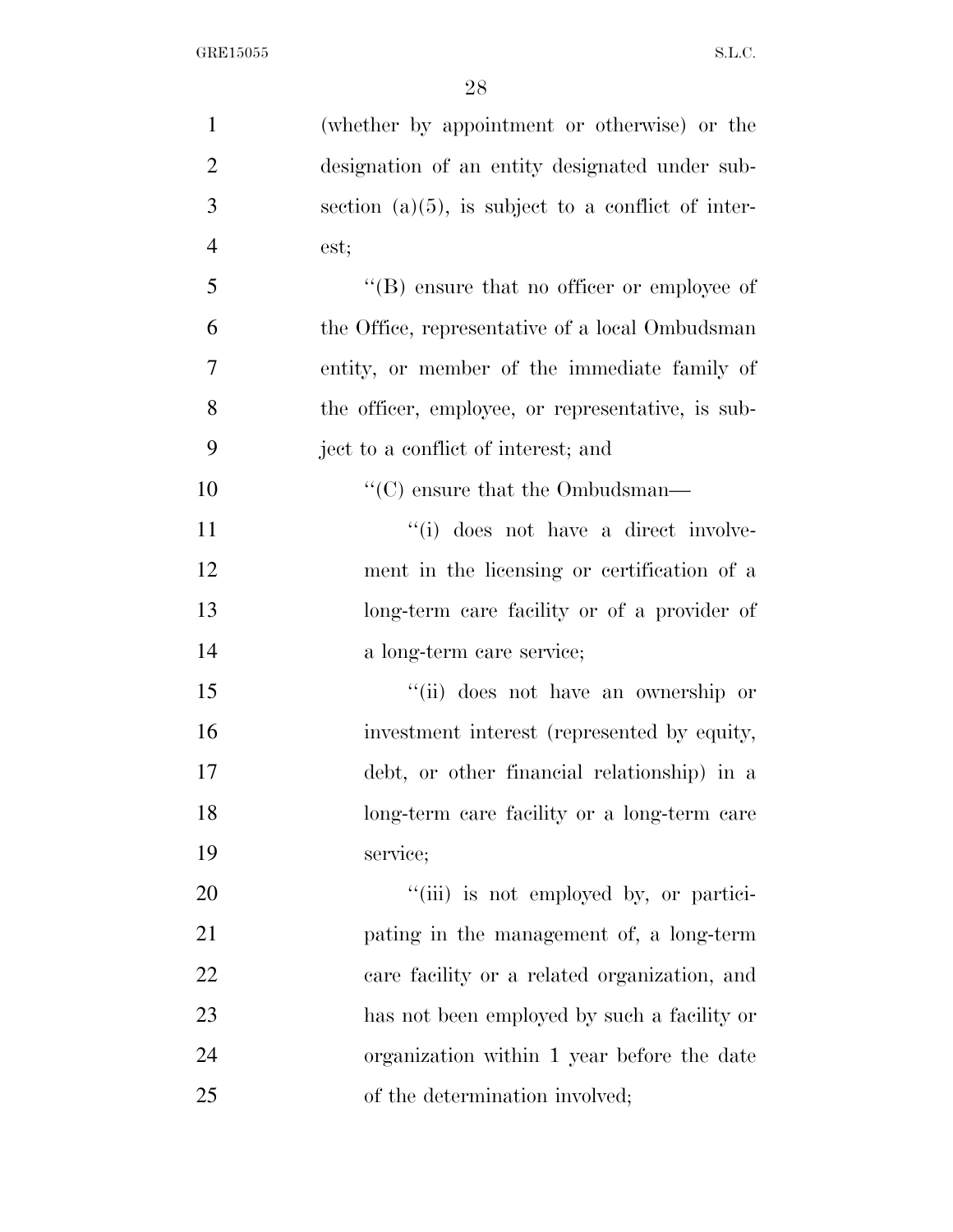| $\mathbf{1}$   | "(iv) does not receive, or have the                |
|----------------|----------------------------------------------------|
| $\overline{2}$ | right to receive, directly or indirectly, re-      |
| 3              | muneration (in cash or in kind) under a            |
| $\overline{4}$ | compensation arrangement with an owner             |
| 5              | or operator of a long-term care facility;          |
| 6              | $f'(v)$ does not have management re-               |
| $\overline{7}$ | sponsibility for, or operate under the su-         |
| 8              | pervision of an individual with manage-            |
| 9              | ment responsibility for, adult protective          |
| 10             | services; and                                      |
| 11             | "(vi) does not serve as a guardian or              |
| 12             | in another fiduciary capacity for residents        |
| 13             | of long-term care facilities in an official ca-    |
| 14             | pacity (as opposed to serving as a guardian        |
| 15             | or fiduciary for a family member, in a per-        |
| 16             | sonal capacity).                                   |
| 17             | ORGANIZATIONAL CONFLICT OF<br>(2)<br><b>INTER-</b> |
| 18             | EST.                                               |
| 19             | "(A) IN GENERAL.—The State agency                  |
| 20             | shall comply with subparagraph $(B)(i)$ in a case  |
| 21             | in which the Office poses an organizational con-   |
| 22             | flict of interest, including a situation in which  |
| 23             | the Office is placed in an organization that—      |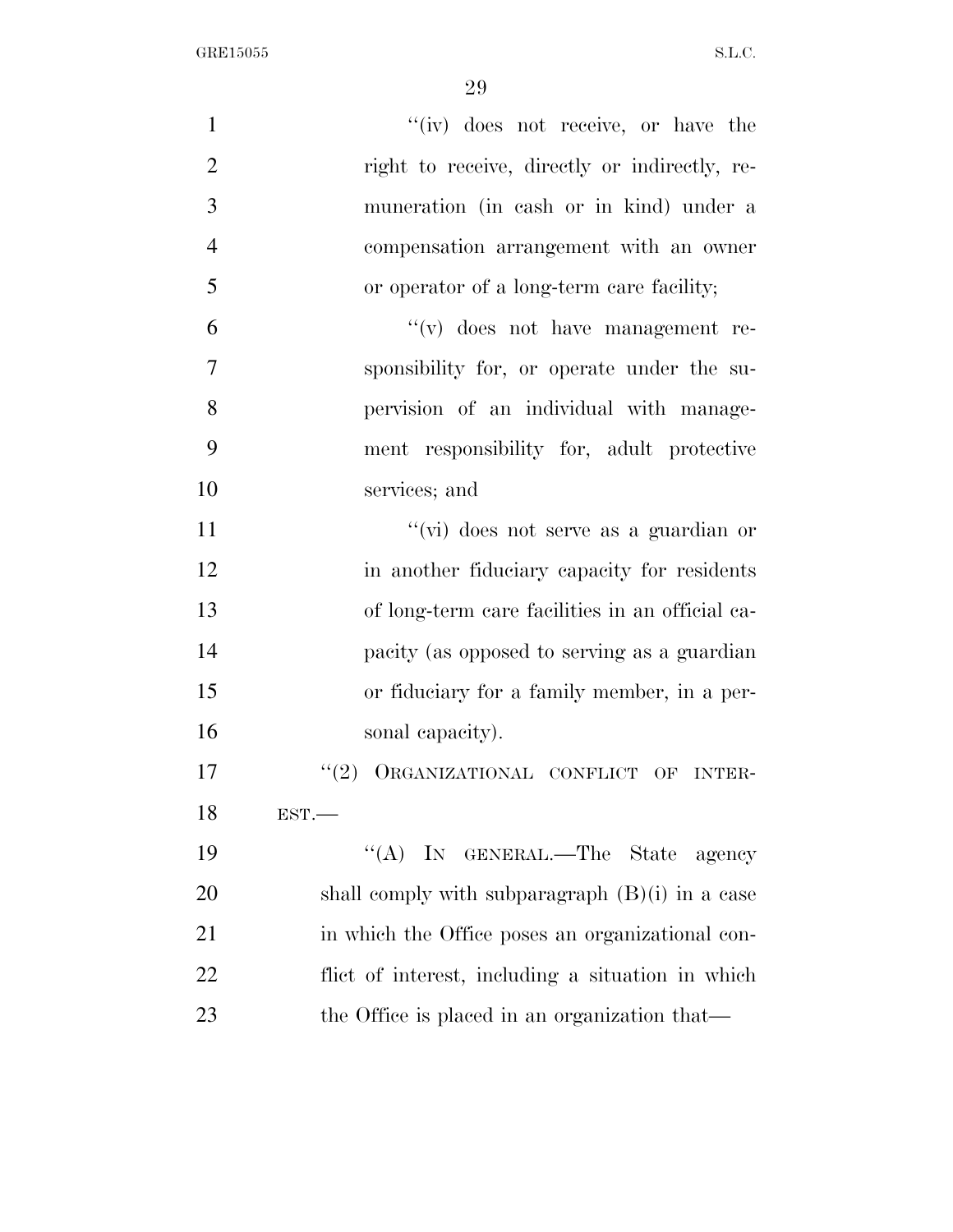| $\mathbf{1}$   | "(i) is responsible for licensing, certi-       |
|----------------|-------------------------------------------------|
| $\overline{2}$ | fying, or surveying long-term care services     |
| 3              | in the State;                                   |
| $\overline{4}$ | "(ii) is an association (or an affiliate        |
| 5              | of such an association) of long-term care       |
| 6              | facilities, or of any other residential facili- |
| $\tau$         | ties for older individuals;                     |
| 8              | "(iii) provides long-term care services,        |
| 9              | including programs carried out under a          |
| 10             | Medicaid waiver approved under section          |
| 11             | 1115 of the Social Security Act (42 U.S.C.      |
| 12             | $1315$ ) or under subsection (b) or (c) of      |
| 13             | section 1915 of the Social Security Act (42)    |
| 14             | U.S.C. 1396n), or under a Medicaid State        |
| 15             | plan amendment under subsection $(i)$ , $(j)$ , |
| 16             | or (k) of section 1915 of the Social Secu-      |
| 17             | rity Act (42 U.S.C. 1396n);                     |
| 18             | "(iv) provides long-term care case              |
| 19             | management;                                     |
| 20             | $f'(v)$ sets rates for long-term care           |
| 21             | services;                                       |
| 22             | "(vi) provides adult protective serv-           |
| 23             | ices;                                           |
| 24             | "(vii) is responsible for eligibility de-       |
| 25             | terminations for the Medicaid program           |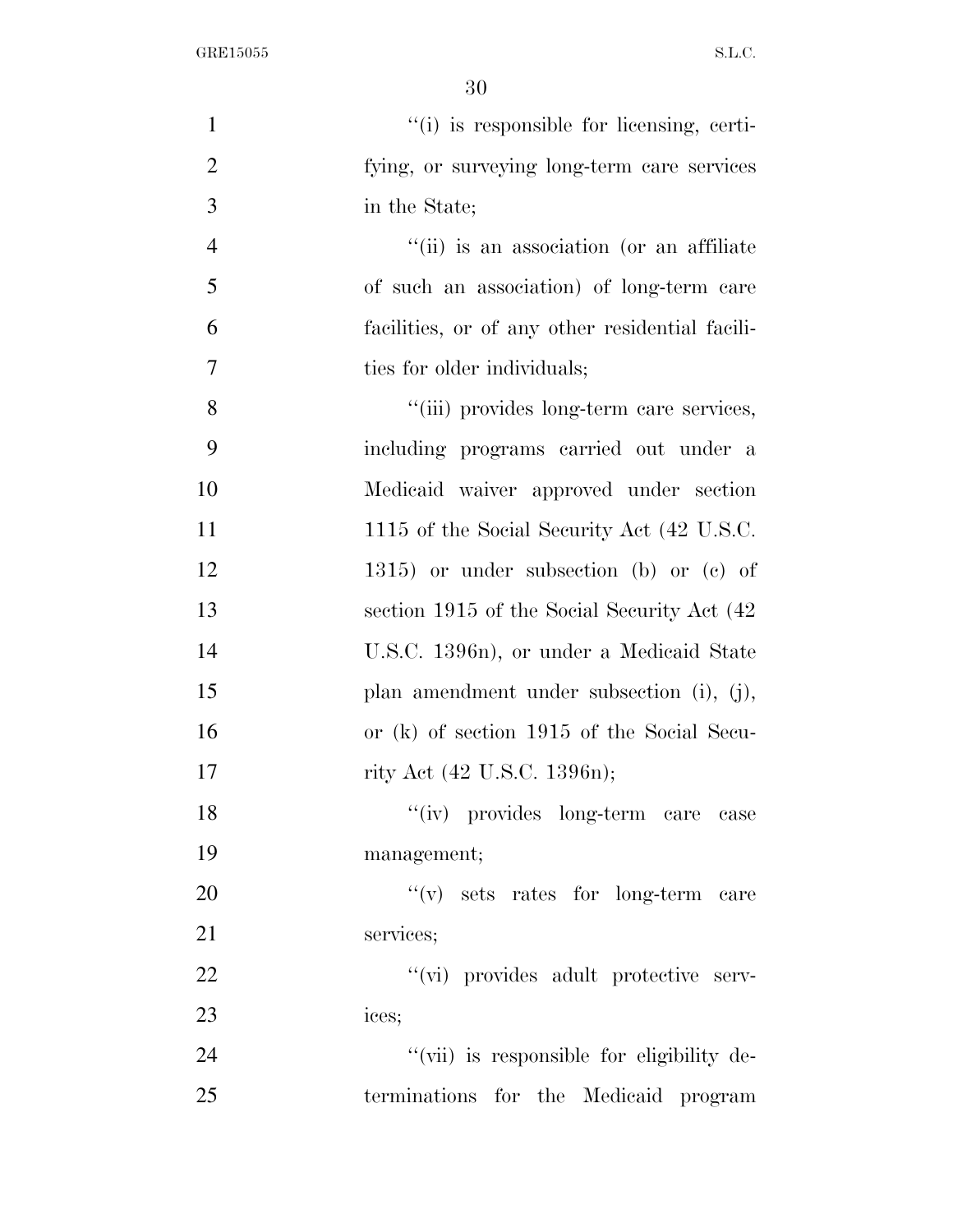| $\mathbf{1}$   | carried out under title XIX of the Social     |
|----------------|-----------------------------------------------|
| $\overline{2}$ | Security Act (42 U.S.C. 1396 et seq.);        |
| 3              | "(viii) conducts preadmission screen-         |
| $\overline{4}$ | ing for placements in facilities described in |
| 5              | clause (ii); or                               |
| 6              | "(ix) makes decisions regarding ad-           |
| $\overline{7}$ | mission or discharge of individuals to or     |
| 8              | from such facilities.                         |
| 9              | "(B) IDENTIFYING, REMOVING, AND REM-          |
| 10             | EDYING ORGANIZATIONAL CONFLICT.-              |
| 11             | "(i) IN GENERAL.—The State agency             |
| 12             | may not operate the Office or carry out the   |
| 13             | program, directly, or by contract or other    |
| 14             | arrangement with any public agency or         |
| 15             | nonprofit private organization, in a case in  |
| 16             | which there is an organizational conflict of  |
| 17             | interest (within the meaning of subpara-      |
| 18             | $graph(A)$ unless such conflict of interest   |
| 19             | has been—                                     |
| 20             | "(I) identified by the State agen-            |
| 21             | cy;                                           |
| 22             | "(II) disclosed by the State agen-            |
| 23             | cy to the Assistant Secretary in writ-        |
| 24             | ing; and                                      |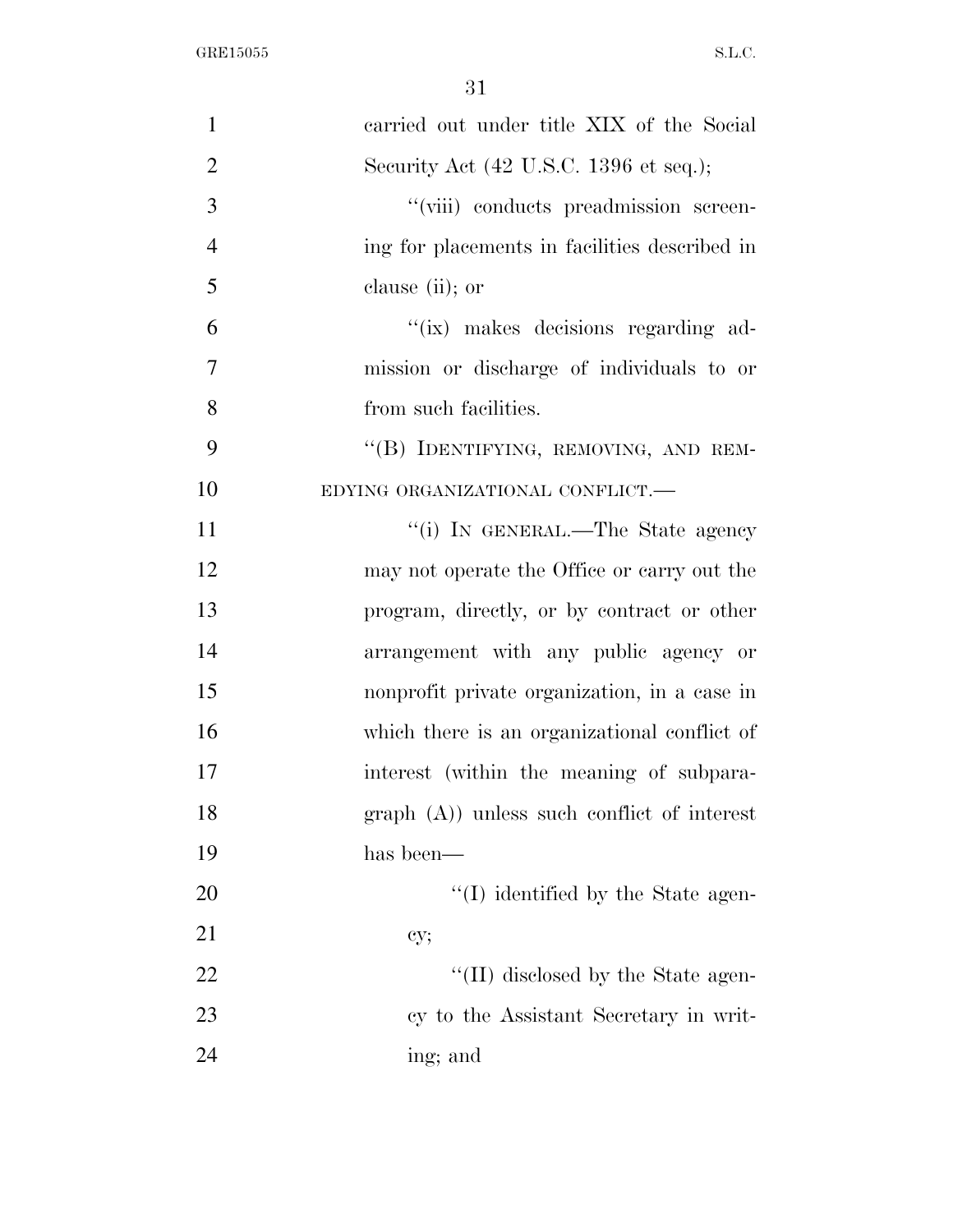32

 $\text{``(III)}$  remedied in accordance 2 with this subparagraph. 3 "(ii) ACTION BY ASSISTANT SEC- RETARY.—In a case in which a potential or actual organizational conflict of interest (within the meaning of subparagraph (A))

 involving the Office is disclosed or reported to the Assistant Secretary by any person or entity, the Assistant Secretary shall re-10 quire that the State agency, in accordance with the policies and procedures estab- lished by the State agency under sub-13 section  $(a)(5)(D)(iii)$ —  $\text{``(I) remove the conflict: or}$ 

15 ''(II) submit, and obtain the ap- proval of the Assistant Secretary for, an adequate remedial plan that indi- cates how the Ombudsman will be unencumbered in fulfilling all of the functions specified in subsection 21 (a)(3).''; and

22 (6) in subsection  $(h)$ —

23 (A) in paragraph  $(3)(A)(i)$ , by striking 24 ''older'';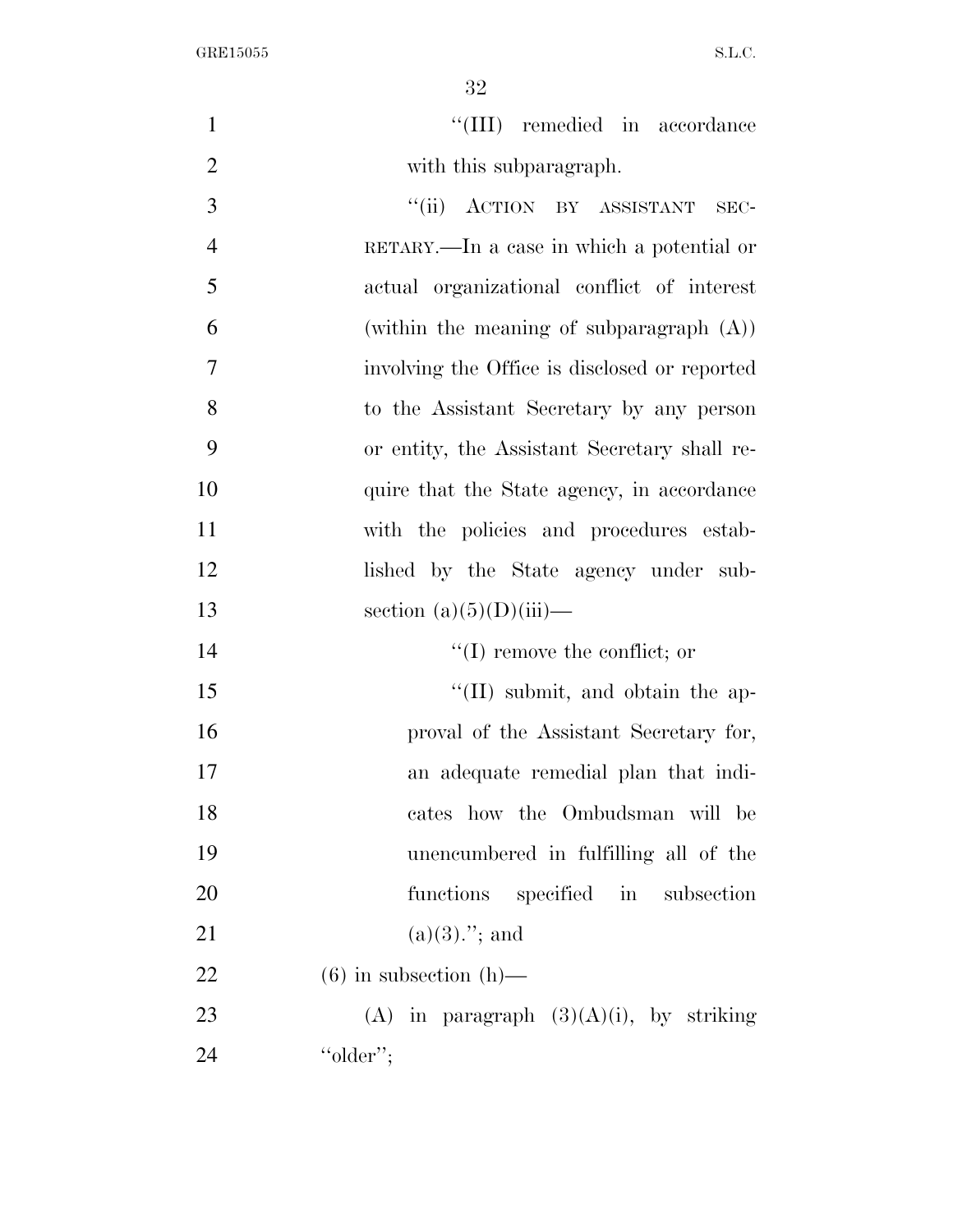| $(B)$ in paragraph $(4)$ , by striking all that        |
|--------------------------------------------------------|
| precedes "procedures" and inserting the fol-           |
| lowing:                                                |
| $"(4)$ strengthen and update";                         |
| (C) by redesignating paragraphs<br>(4)                 |
| through $(9)$ as paragraphs $(5)$ through $(10)$ , re- |
| spectively;                                            |
| (D) by inserting after paragraph (3) the               |
| following:                                             |
| $\cdot$ (4) ensure that the Ombudsman or a designee    |
| participates in training provided by the National      |
| Ombudsman Resource Center established in section       |
| $202(a)(18)$ ;";                                       |
| $(E)$ in paragraph $(6)(A)$ , as redesignated          |
| by subparagraph (C) of this paragraph, by              |
| striking "paragraph (4)" and inserting "para-          |
| graph $(5)$ ";                                         |
| $(F)$ in paragraph $(7)(A)$ , as redesignated          |
| by subparagraph (C) of this paragraph, by              |
| striking "subtitle C of the" and inserting "sub-       |
| title $C$ of title I of the"; and                      |
| $(G)$ in paragraph $(10)$ , as redesignated by         |
| subparagraph $(C)$ of this paragraph, by striking      |
| "(6), or $(7)$ " and inserting " $(7)$ , or $(8)$ ".   |
|                                                        |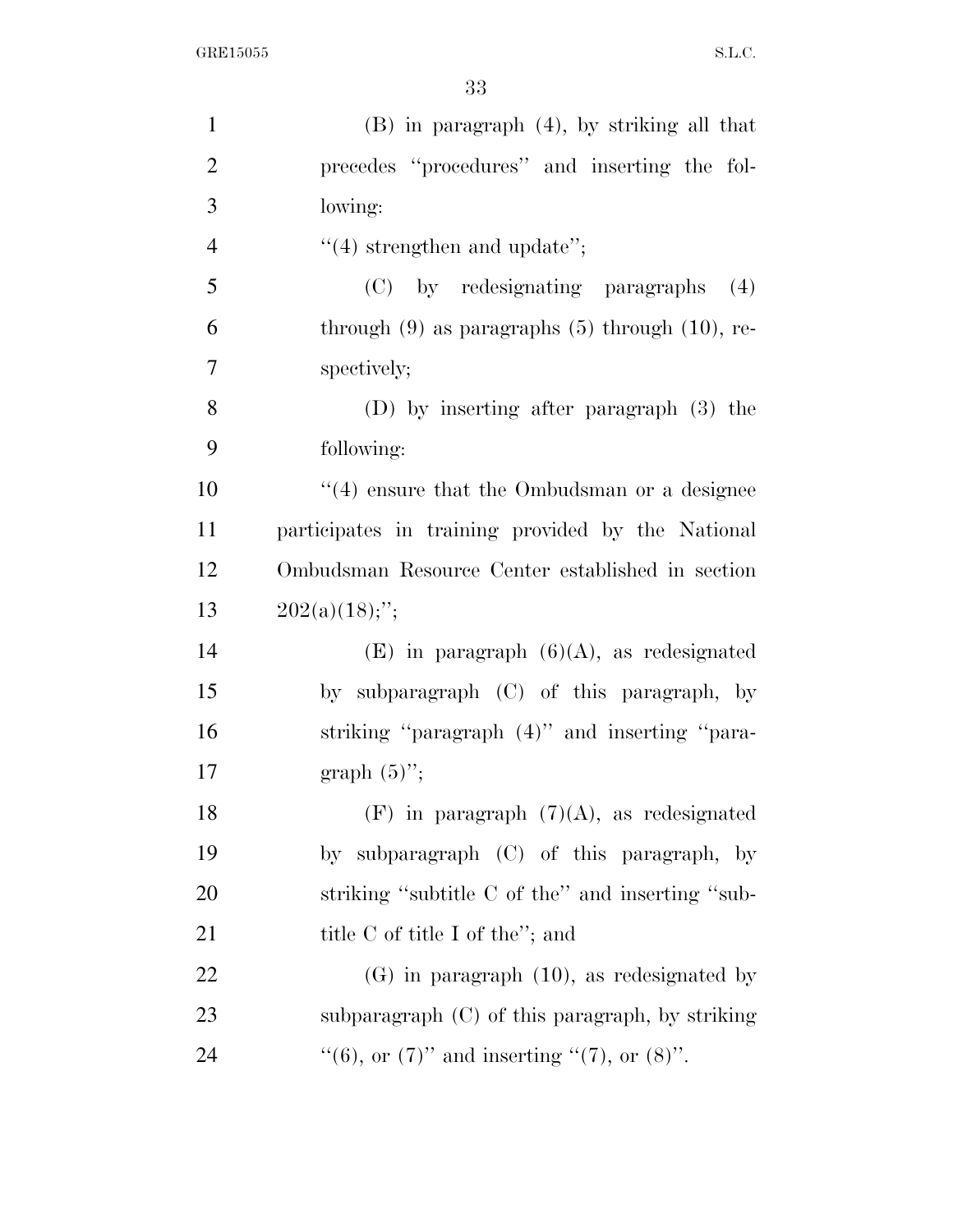(c) OMBUDSMAN REGULATIONS.—Section 713 of the

 Older Americans Act of 1965 (42 U.S.C. 3058h) is amended— (1) in paragraph (1), by striking ''paragraphs 5 (1) and (2) of section  $712(f)$ " and inserting "sub-6 paragraphs (A) and (B) of section  $712(f)(1)$ "; and (2) in paragraph (2), by striking ''subpara-8 graphs (A) through (D) of section  $712(f)(3)$ " and inserting ''clauses (i) through (vi) of section  $712(f)(1)(C)$ ". (d) PREVENTION OF ELDER ABUSE, NEGLECT, AND EXPLOITATION.—Section 721 of the Older Americans Act of 1965 (42 U.S.C. 3058i) is amended—  $(1)$  in subsection  $(b)$ — (A) in the matter preceding paragraph (1), by striking ''(including financial exploitation)''; (B) by redesignating paragraphs (5) through (12) as paragraphs (6) through (13), respectively; (C) by inserting after paragraph (4) the following:  $\frac{1}{22}$  ''(5) promoting the submission of data on elder abuse, neglect, and exploitation for the appropriate database of the Administration or another database specified by the Assistant Secretary;'';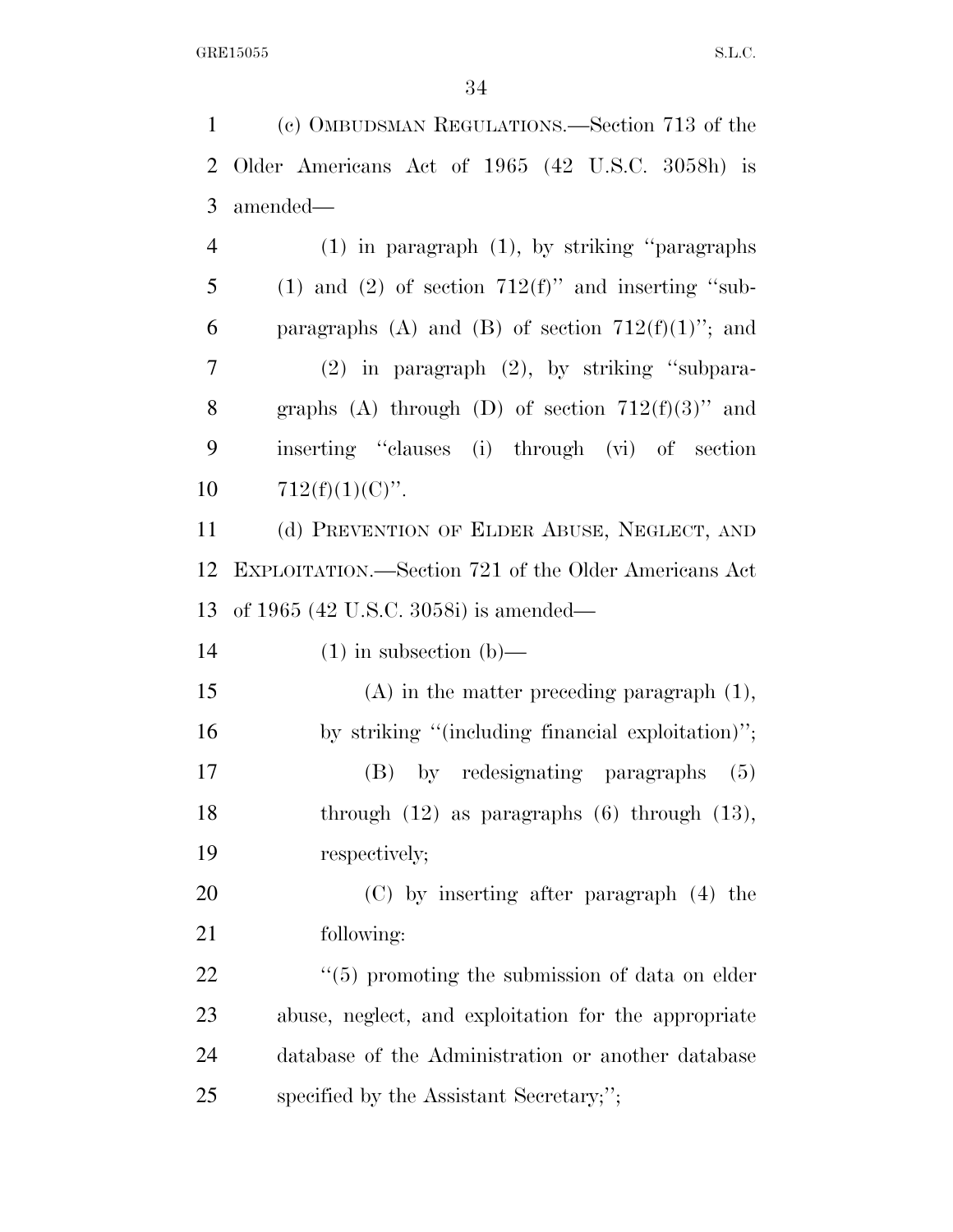| $\mathbf{1}$   | (D) in paragraph $(10)(C)$ , as redesignated           |
|----------------|--------------------------------------------------------|
| $\overline{2}$ | by subparagraph $(B)$ of this paragraph—               |
| 3              | (i) in clause (ii), by inserting $\cdot$ , such        |
| $\overline{4}$ | as forensic specialists," after "such per-             |
| 5              | sonnel"; and                                           |
| 6              | (ii) in clause (v), by inserting before                |
| 7              | the comma the following: ", including pro-             |
| 8              | grams and arrangements that protect                    |
| 9              | against financial exploitation"; and                   |
| 10             | $(E)$ in paragraph $(12)$ , as redesignated by         |
| 11             | subparagraph $(B)$ of this paragraph—                  |
| 12             | (i) in subparagraph $(D)$ , by striking                |
| 13             | "and" at the end; and                                  |
| 14             | (ii) by adding at the end the fol-                     |
| 15             | lowing:                                                |
| 16             | $\lq\lq(F)$ supporting and studying innovative         |
| 17             | practices in communities to develop partner-           |
| 18             | ships across disciplines for the prevention, in-       |
| 19             | vestigation, and prosecution of abuse, neglect,        |
| <b>20</b>      | and exploitation; and"; and                            |
| 21             | $(2)$ in subsection $(e)(2)$ , in the matter preceding |
| 22             | subparagraph $(A)$ —                                   |
| 23             | (A) by striking "subsection $(b)(9)(B)(i)$ "           |
| 24             | and inserting "subsection $(b)(10)(B)(i)$ "; and       |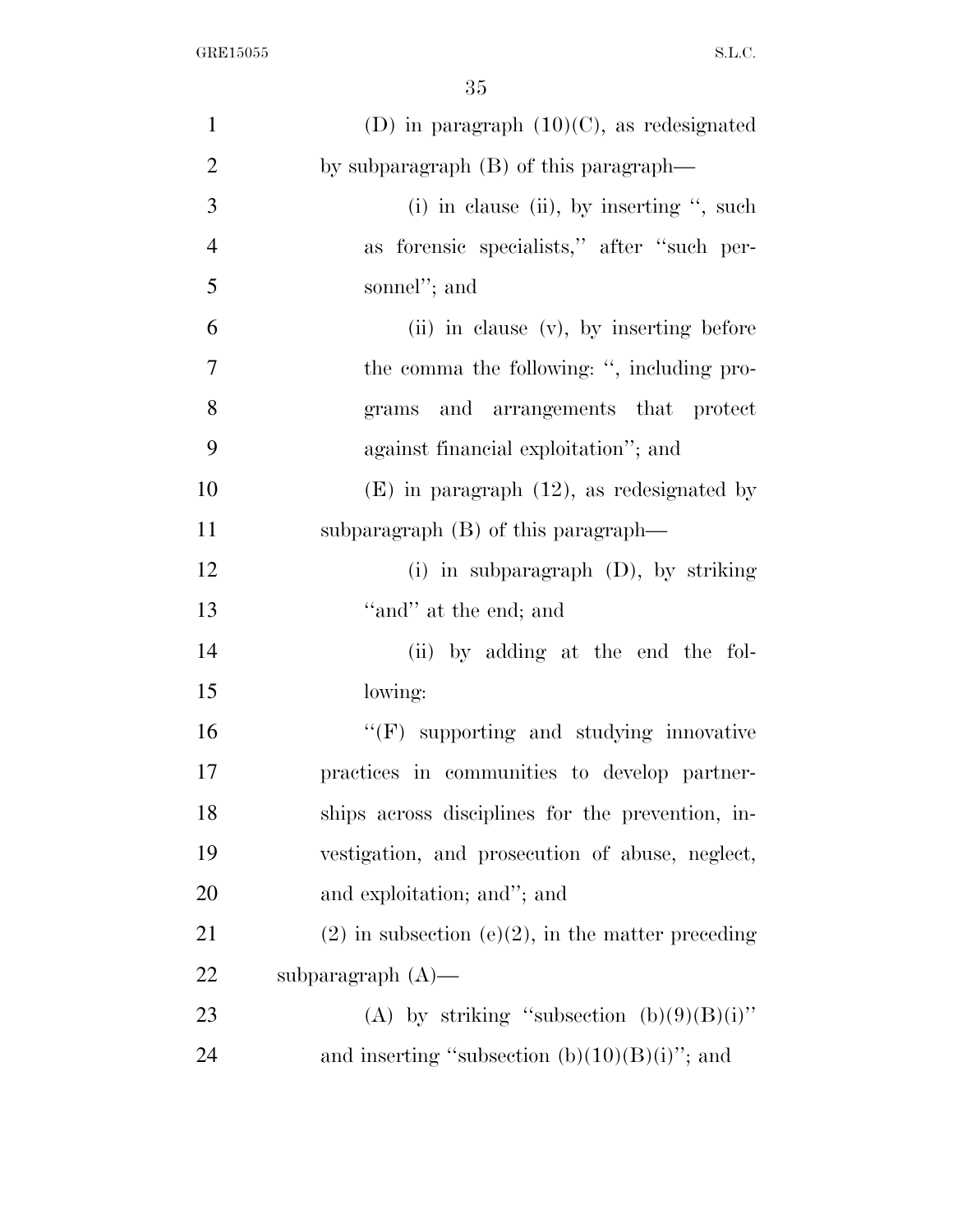| $\mathbf{1}$   | (B) by striking "subsection $(b)(9)(B)(ii)$ "      |
|----------------|----------------------------------------------------|
| $\overline{2}$ | and inserting "subsection $(b)(10)(B)(ii)$ ".      |
| 3              | SEC. 9. BEHAVIORAL HEALTH.                         |
| $\overline{4}$ | The Older Americans Act of 1965 is amended—        |
| 5              | $(1)$ in section 102 (42 U.S.C. 3002)—             |
| 6              | (A) in paragraph $(14)(G)$ , by inserting          |
| $\overline{7}$ | "and behavioral" after "mental";                   |
| 8              | $(B)$ in paragraph $(36)$ , by inserting "and      |
| 9              | behavioral" after "mental"; and                    |
| 10             | $(C)$ in paragraph $(47)(B)$ , by inserting        |
| 11             | "and behavioral" after "mental";                   |
| 12             | (2) in section 201(f)(1) (42 U.S.C. 3011(f)(1)),   |
| 13             | by inserting "and behavioral" after "mental";      |
| 14             | in section $202(a)(5)$ (42 U.S.C.<br>(3)           |
| 15             | $3012(a)(5)$ , by inserting "and behavioral" after |
| 16             | "mental";                                          |
| 17             | (4) in section 306(a) (42 U.S.C. 3026(a))—         |
| 18             | (A) in paragraph $(2)(A)$ , by inserting "and      |
| 19             | behavioral" after "mental"; and                    |
| 20             | $(B)$ in paragraph $(6)(F)$ , by striking "men-    |
| 21             | tal health services" each place such term ap-      |
| 22             | pears and inserting "mental and behavioral         |
| 23             | health services"; and                              |
| 24             | $(5)$ in section 321(a) (42 U.S.C. 3030d)—         |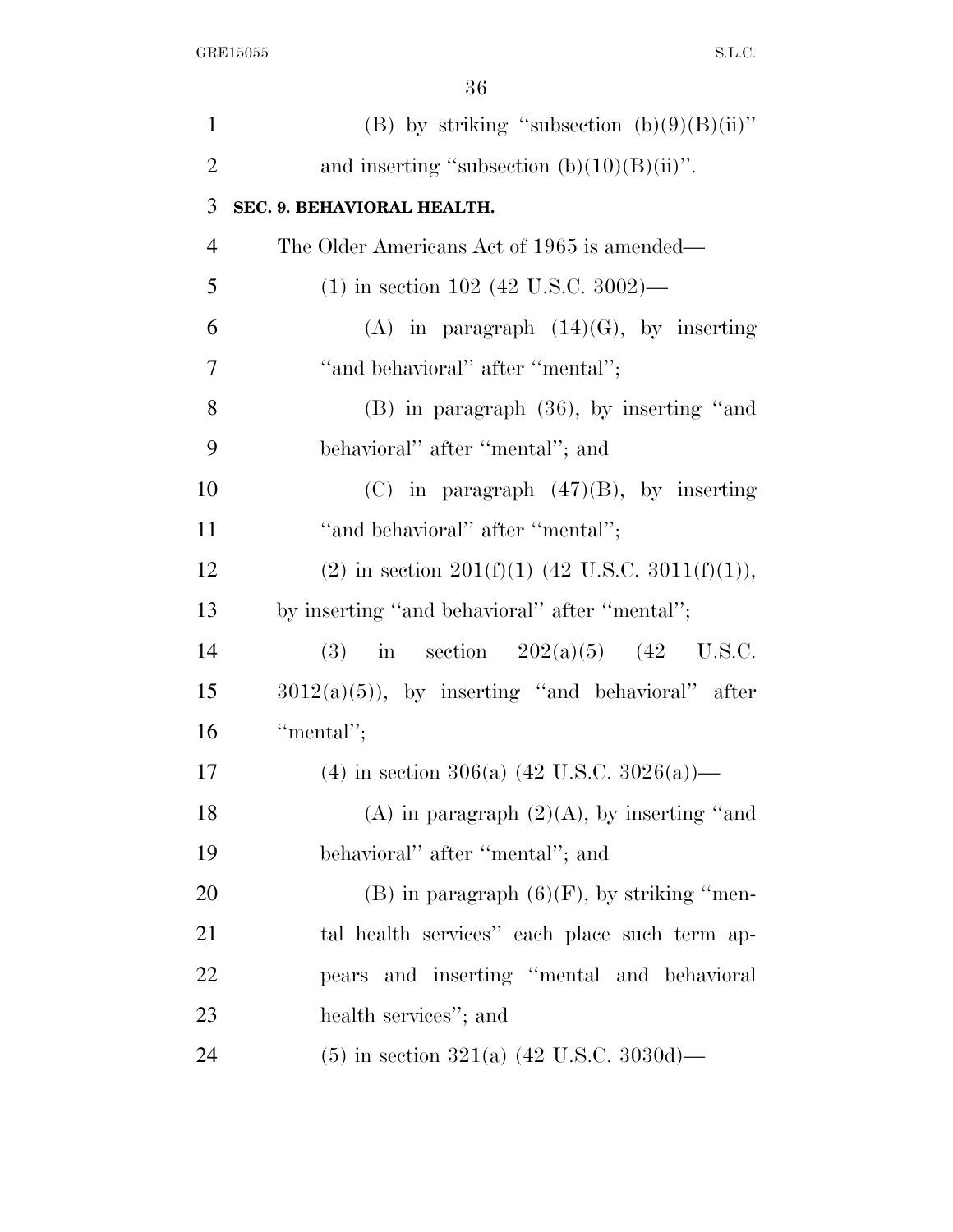$\begin{minipage}{.4\linewidth} \begin{tabular}{l} \bf{GRE15055} \end{tabular} \end{minipage}$ 

| $\mathbf{1}$   | $(A)$ in paragraph $(1)$ , as amended by sec-                  |
|----------------|----------------------------------------------------------------|
| $\overline{2}$ | tion $4(g)$ , by inserting "and behavioral" after              |
| 3              | "mental";                                                      |
| $\overline{4}$ | $(B)$ in paragraph $(14)(B)$ , by inserting                    |
| 5              | "and behavioral" after "mental"; and                           |
| 6              | $(C)$ in paragraph $(23)$ , by inserting "and                  |
| 7              | behavioral" after "mental".                                    |
| 8              | SEC. 10. GUIDANCE ON SERVING HOLOCAUST SURVIVORS.              |
| 9              | (a) IN GENERAL.—Because the services under the                 |
| 10             | Older Americans Act of 1965 (42 U.S.C. 3001 et seq.)           |
| 11             | are critical to meeting the urgent needs of Holocaust sur-     |
|                | 12 vivors to age in place with dignity, comfort, security, and |
| 13             | quality of life, the Assistant Secretary for Aging shall       |
| 14             | issue guidance to States, that shall be applicable to States,  |
| 15             | area agencies on aging, and providers of services for older    |
| 16             | individuals, with respect to serving Holocaust survivors,      |
|                | 17 including guidance on promising practices for conducting    |
| 18             | outreach to that population. In developing the guidance,       |
| 19             | the Assistant Secretary for Aging shall consult with ex-       |
| 20             | perts and organizations serving Holocaust survivors, and       |
| 21             | shall take into account the possibility that the needs of      |
|                | 22 Holocaust survivors may differ based on geography.          |
|                |                                                                |

 (b) CONTENTS.—The guidance shall include the fol-lowing: